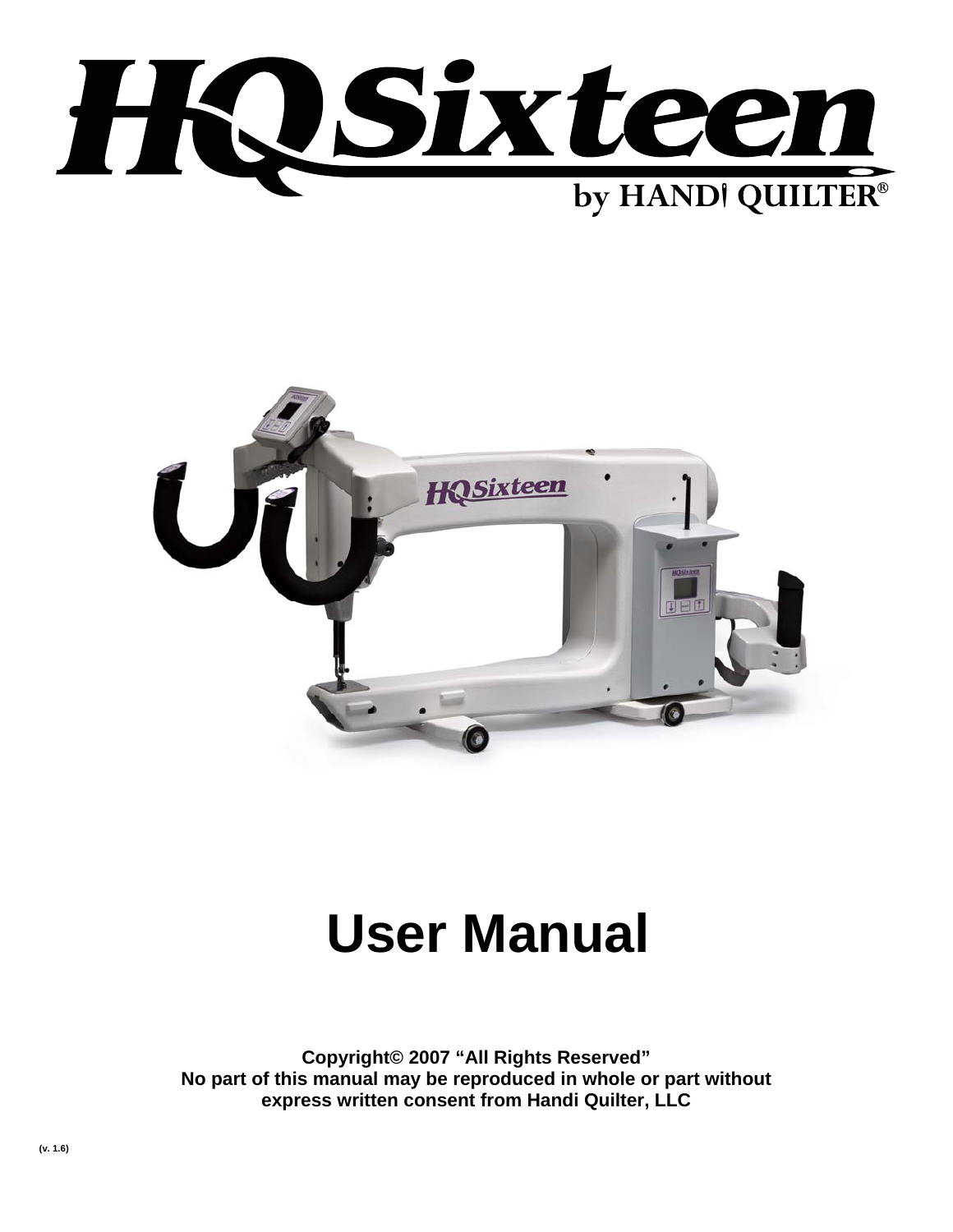# **Contents**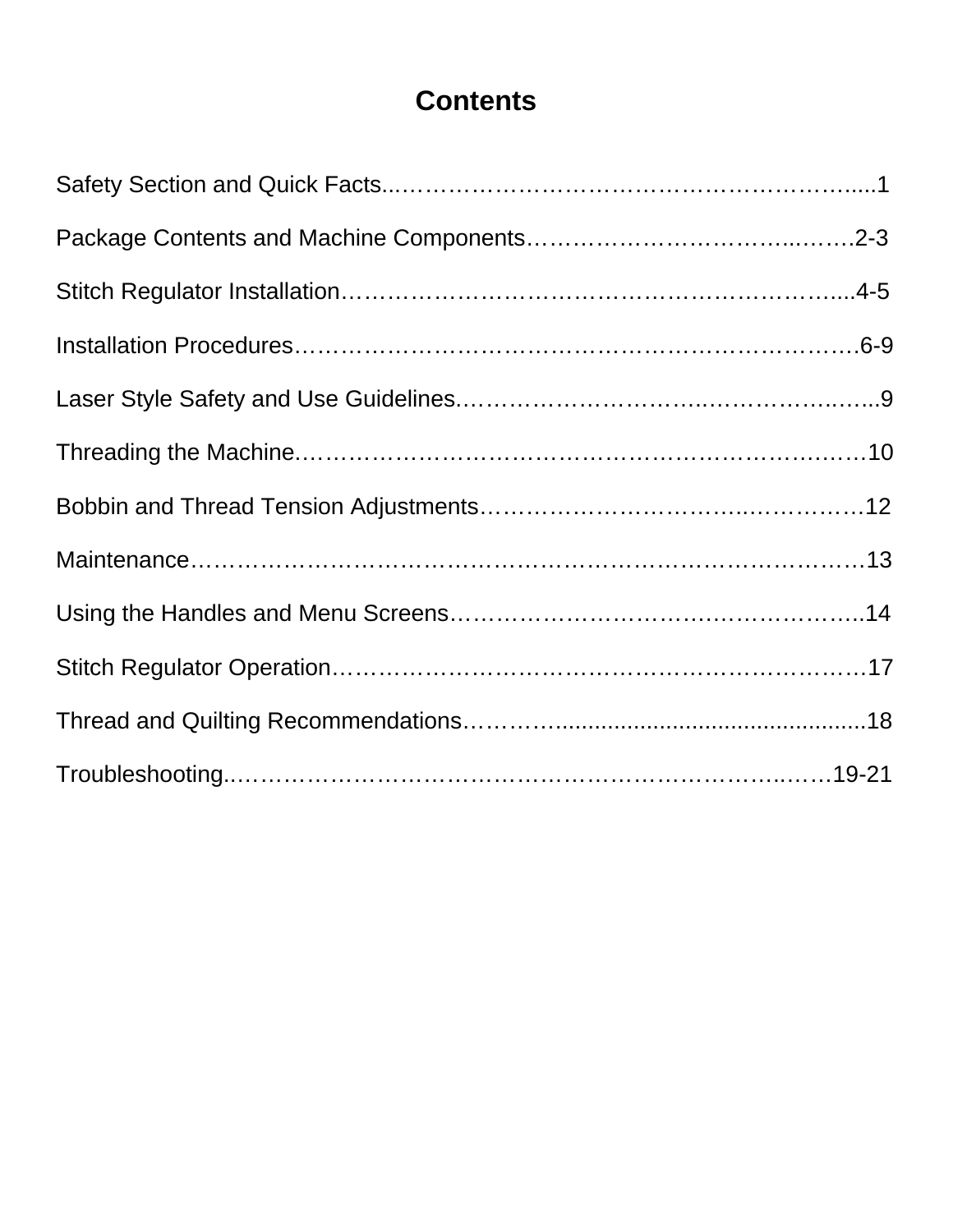# **Safety Section**

**Please note:** Do not operate your HQ Sixteen™ quilting machine until you have completely read the information contained in this manual. Please keep all packaging and order information for warranty purposes.

- 1. Always unplug the HQ Sixteen™ from the electrical outlet when performing any maintenance, changing the needle, removing thread locks, or when left unattended.
- 2. Keep fingers away from all moving parts. Use caution around the needle or sharp external components.
- 3. Change the needle often. Do not use bent or dull needles.
- 4. Switch the power off when making any adjustments in the needle or bobbin area, such as threading the needle, installing the bobbin case, or when oiling or cleaning.
- 5. Never drop or insert foreign objects into any opening.
- 6. The HQ Sixteen™ should only be used indoors away from moisture.
- 7. The HQ Sixteen™ should not be stored or used in extreme temperatures.
- 8. Use the HQ Sixteen™ only for its intended use as described in this manual.
- 9. Use only attachments recommended by the manufacturer in this manual.
- 10. To disconnect from the wall outlet, push the switch to the off position, then remove the plug from outlet pulling from the plug, not the cord. Never operate the HQ Sixteen™ if the cord is damaged or not working correctly. If a mechanical or electrical problem is encountered, return the HQ Sixteen™ to the nearest authorized service center or the manufacturer for examination, repair, electrical or mechanical adjustment.
- 11. It is not recommended that the HQ Sixteen™ Quilting Machine be used with any home machine quilting frame other than those recommended or manufactured by Handi Quilter LLC.

| <b>Description</b>                  | <b>Specification</b>                      |
|-------------------------------------|-------------------------------------------|
| Sewing Speed                        | Approximately 1,500 spm                   |
| Minimum Sewing Speed                | $150$ spm                                 |
| Needle Bar Stroke                   | 35.3 mm                                   |
| Sewing Foot Stroke/Lift             | $5 \text{ mm}$                            |
| Needle System                       | 135x7 Standard 134 R Long Scarf           |
| <b>Needle Sizes</b>                 | $14/90 - 19/120$                          |
| Lubricating Oil & Greases           | <b>Kluber Lubrication</b>                 |
| Dimensions of Sewing Machine Throat | 8.25" x 16.00"                            |
| Rate Voltage/Power Consumption      | 120 volts, 60 Hz 100 watts                |
| Power Consumption of LED Lights     | 20 watts                                  |
| Hook System                         | Custom Manufactured, Rotary, Large Bobbin |
| <b>Bobbin Type</b>                  | Class M                                   |
| Motor Type                          | Brushless DC, Internal Encoding           |
| <b>Automatic Needle Positioning</b> | Up and down, full stitch and half stitch  |

# **Quick Facts**

#### **Disclaimer**

*Handi Quilter LLC and its Representatives are in no way legally responsible or liable for damage to the HQ Sixteen*™ *when used improperly or not in accordance with the guidelines stated in this manual or when used on Home Machine Quilting Frames not recommended by Handi Quilter LLC.* 

#### **Home Machine Quilting Frame Recommendations**

- Handi Quilter Original Home Machine Quilting Frame
- ▶ HQ II Home Machine Quilting Frame
- HQ Portable Professional Home Machine Quilting Frame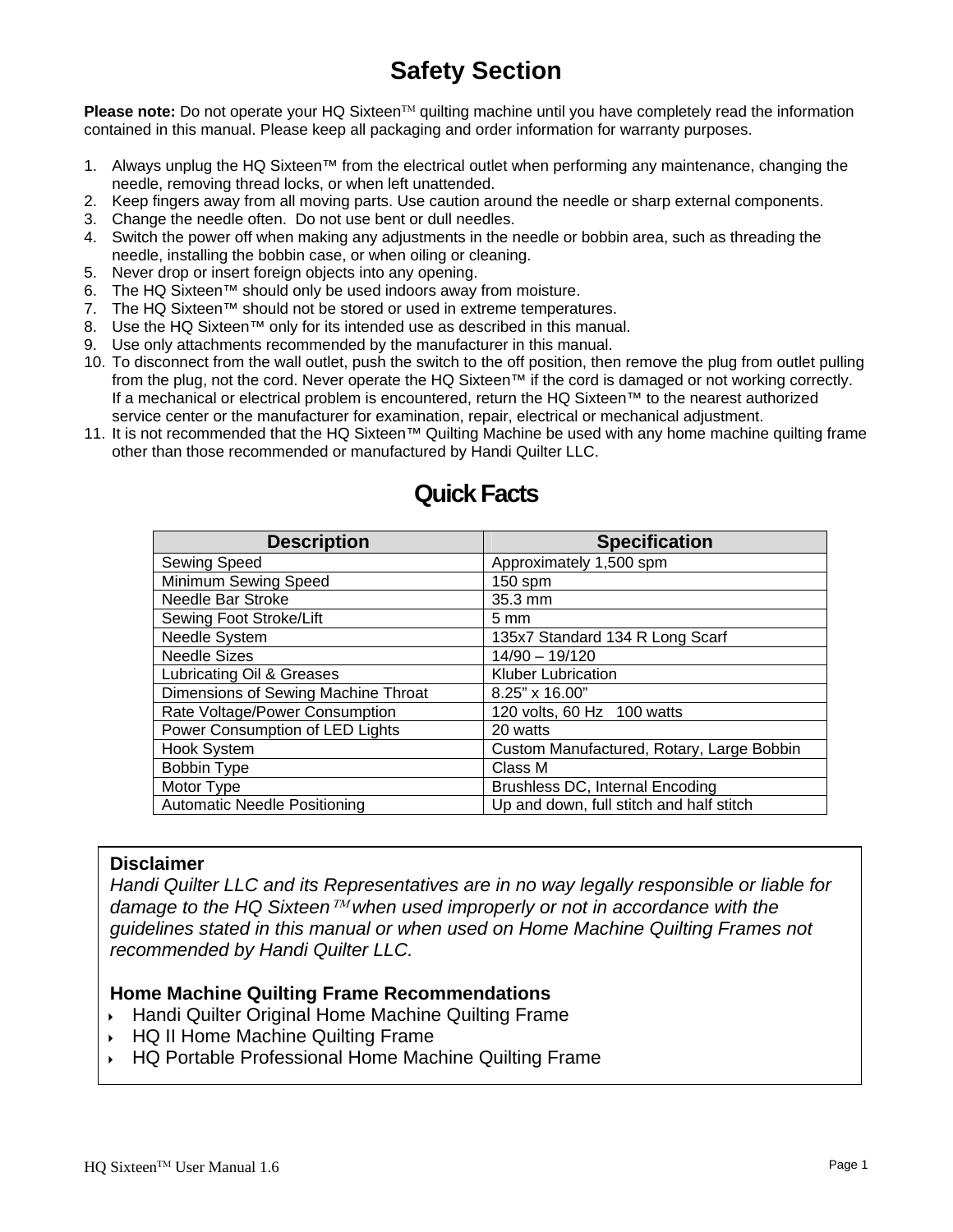# **Package Contents**

Please keep your original box and packaging

#### **Contents of Package**

- 1. Bobbins (5 pieces)
- 2. Needle (135x5) size 16
- 3. Needle (135x5) size 18
- 4. Bobbin Case
- 5. Thread Mast
- 6. Oiler
- 7. Power Cord
- 8. Hex Wrench (2 for needle clamp & handlebars)
- 9. Instructional DVD
- 10. Instruction Manual
- 11. HQ Sixteen™ Quilting Machine

#### **Optional Accessories**

- 1. Front Handles
- 2. Rear Handles
- 3. Laser Stylus and Clamp
- 4. Laser Stylus Post

# **HQ Sixteen™ Components**

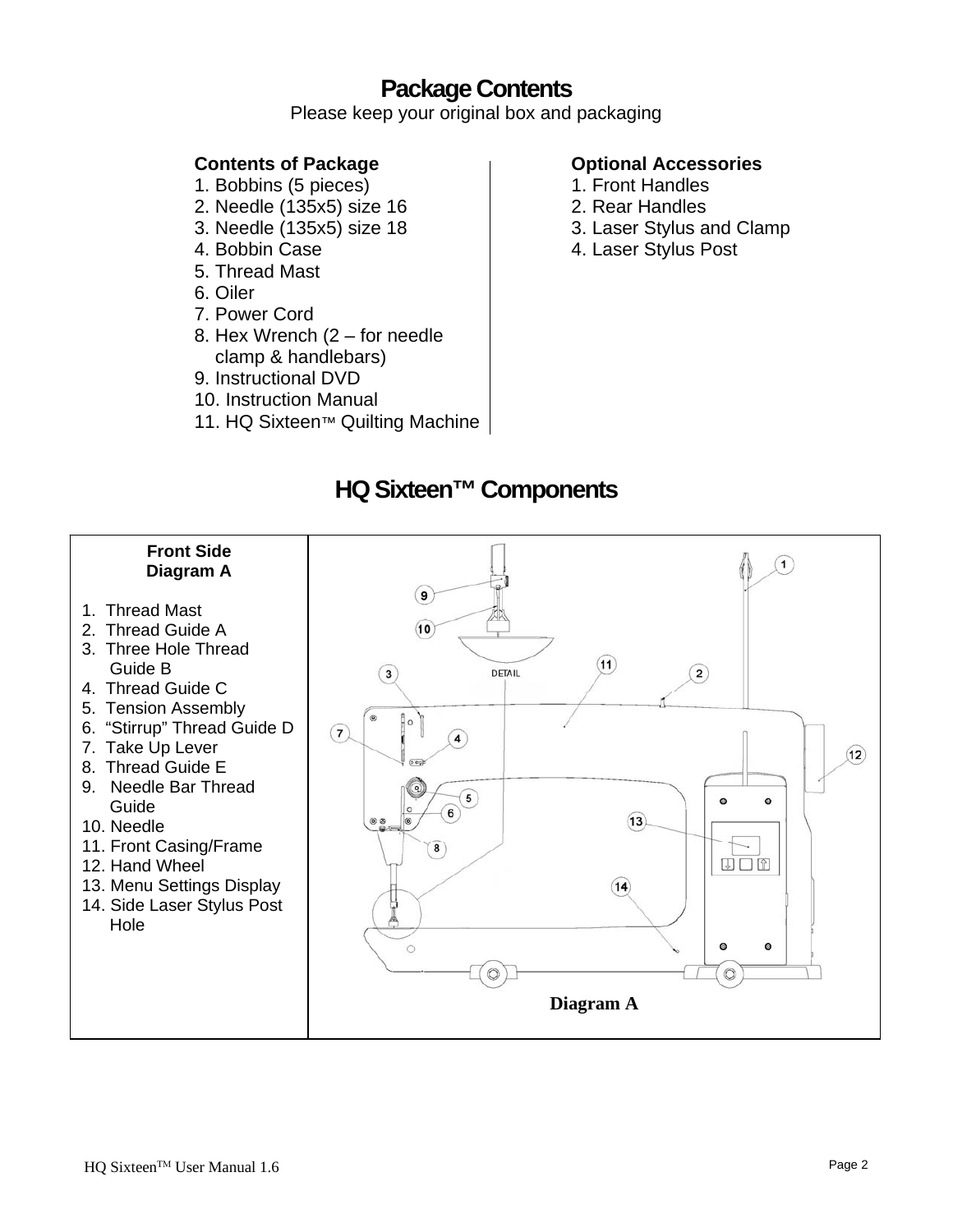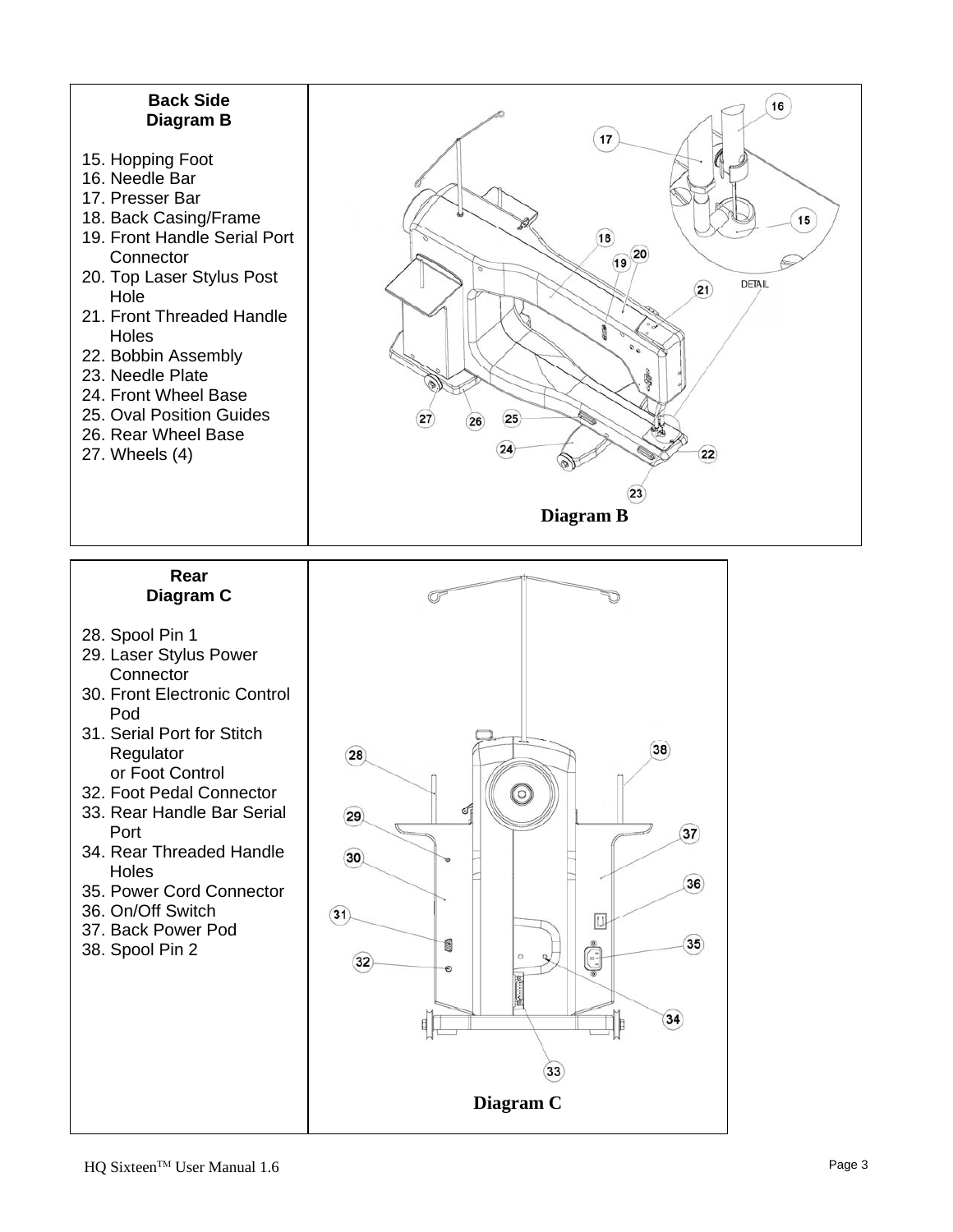**Note: A Handi Quilter "Welcome" DVD is included with your HQ Sixteen™ Machine. Review the DVD and these instructions to better understand how to setup and use the HQ Sixteen™.** 

**HQ Sixteen™ Stitch Regulator Installation—**For Stitch Regulated Machines Only (Skip to page 6 for non-stitch regulated machines.)

**Directional Conventions:** Orient yourself to the machine as if you were standing behind the machine facing the Hand Wheel; User Right and User Left, then Machine Front (Needle Side), Machine Rear (Hand wheel) (see Photo 1).



**Photo 1** 

1. Place the carriage on the table rails ensuring that the Front Encoder Assembly will be toward the front of the machine (the needle side of the machine). The front side of the carriage has a longer distance from the end of the carriage to the cross bar. The back side of the carriage has a shorter distance from the end of the carriage to the cross bar. Be sure to place the carriage on the frame correctly (see Photo 2).



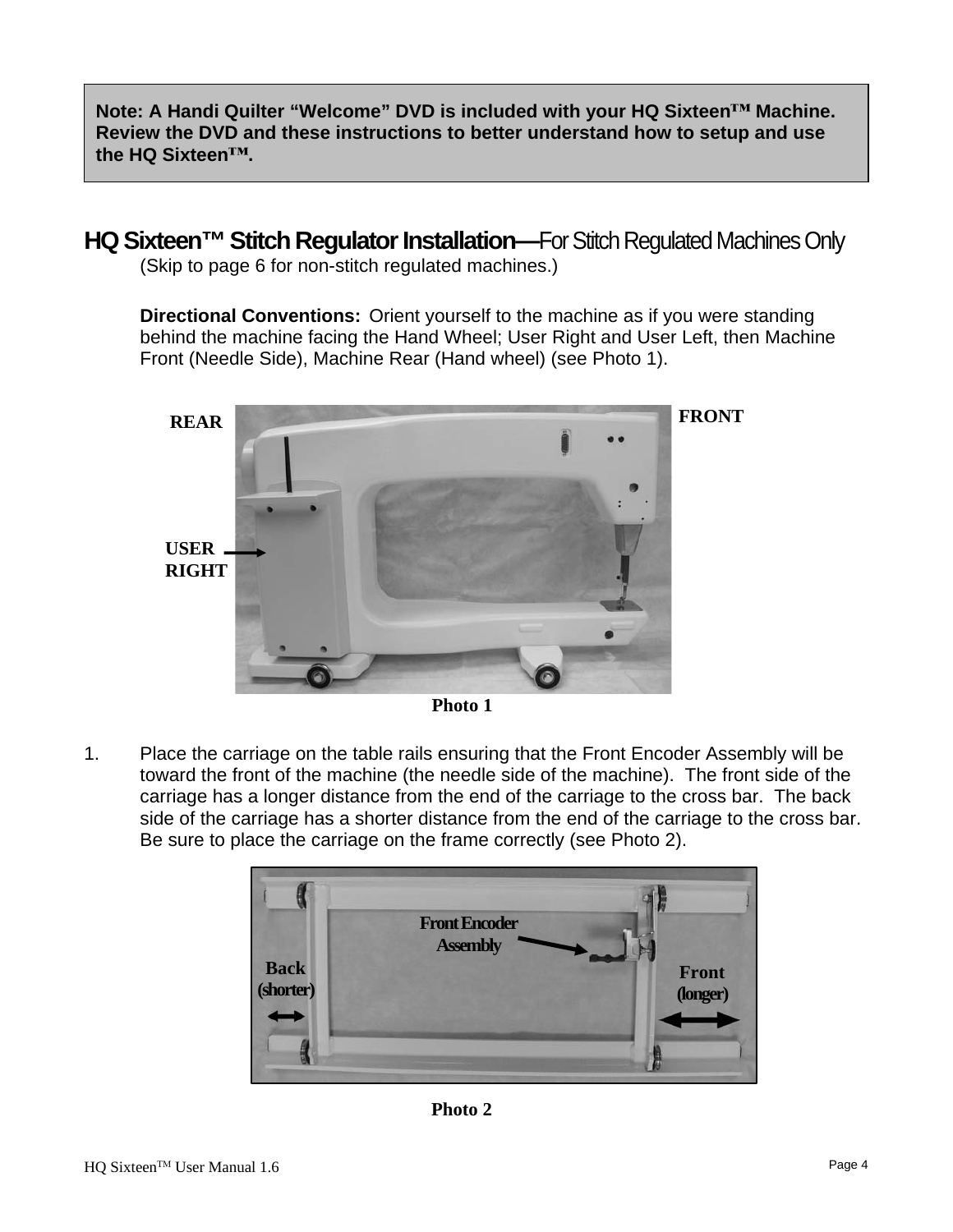- 2. Place the machine on the carriage.
- 3. Plug the Ribbon cable into the Front Encoder Assembly. The ribbon cable has a red colored wire which goes on top.
- 4. The remaining length of cable comes back under the machine from the Rear Encoder Assembly, in front of the rear base, up and over the rear base, under the protruding display pod and connects into the 9 pin serial port of the machine (see Photo 3).



**Photo 3** 

5. **REMEMBER** that if the machine is to be removed from the carriage, the cable must be disconnected from the Front Encoder Assembly on the carriage. The other two connectors on the cable should remain in place. Failure to unplug the cable when removing the machine from the carriage could result in damage to the cable, encoders, and carriage.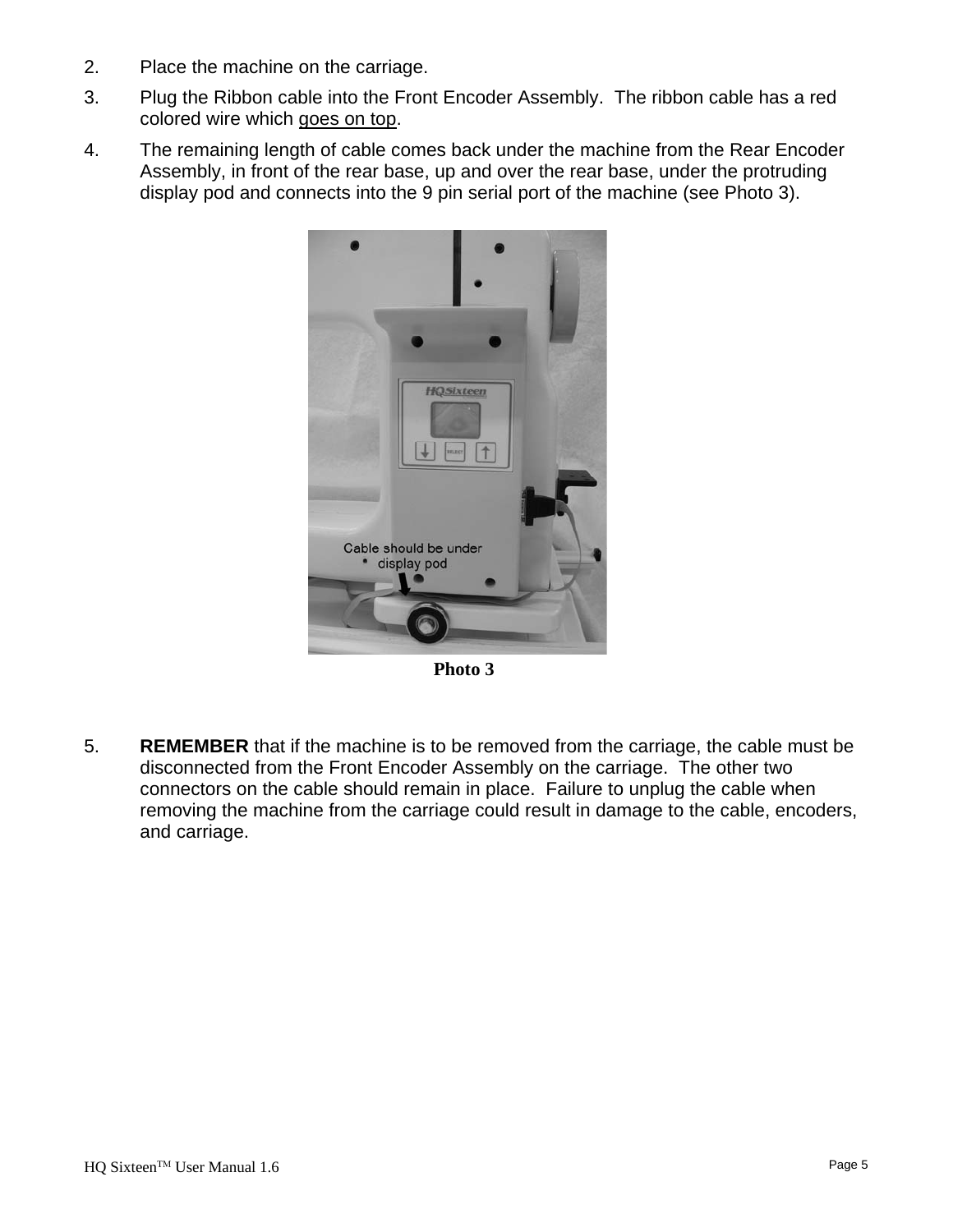### **Installing Optional Front Handles**

**Caution:** Unplug the HQ Sixteen™ from the electrical outlet. All power to the machine must be turned off when installing the front handles. Failure to do so can result in damage to the machine.

**Important note: Care must be taken to not pinch the ribbon cable under the handle bar when it is tightened to the machine.** Locate the two longest bolts and the appropriate Hex wrench. To install the handles, tilt the screen forward. Line up the two holes on top of the handles with the pre-drilled holes on top of the machine. Slide a bolt into each hole until it stops. Hand tighten, and then use the Hex wrench to securely fasten the handlebars to the machine (see Photo 4).



**Photo 4** 

Once both bolts are in place, plug the ribbon connector into

the serial port on the back casing of the machine (see diagram B, #19). Make sure the pins are lined up so they are not damaged when the plug is pushed in. Push the plug securely in place.

### **Installing Optional Rear Handles**

Check that the HQ Sixteen™ is unplugged from the electrical outlet. All power to the machine must be turned off when installing the back handles. Failure to do so can result in damage to the machine.

The rear handle bar comes mounted with three screws to the "L" bracket. Line up the two holes in the "L" bracket with those on the rear of the machine. Slide the short bolts into holes until they stop. Hand tighten, and then use the Hex wrench to securely fasten the handle to the back of the machine.

Once the two bolts are in place, plug the ribbon connector into the serial port underneath the rear handle (see diagram C, #33). Ensure the pins are lined up so they are not damaged when the plug is pushed in. Push the plug securely in place.

Note: After the handles have been completely installed and plugged in, test them by turning the HQ Sixteen<sup>™</sup> on/off switch to "on". The handlebars will run a self-test by briefly displaying their version during boot up and then the LED lights on the front handles will illuminate. After the boot up is completed, all three LCD displays (side, front handle and rear handle) will display the same menu. If nothing is displayed or if the lights don't illuminate, check that the handle bar cable on the side of the machine is plugged in securely, that your machine is turned on, and that the power cord is plugged into the machine as well as a power source.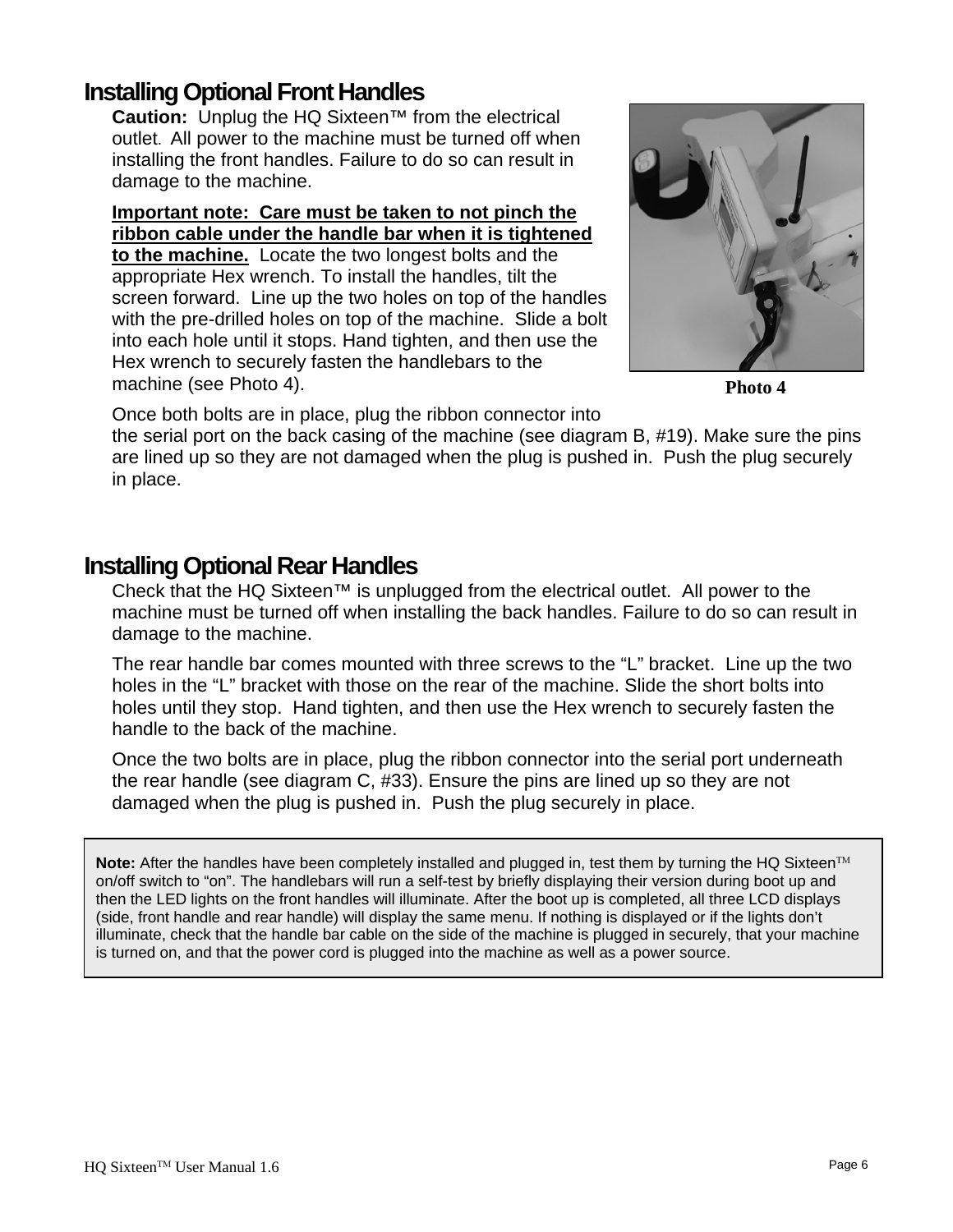# **FOR TRADITIONAL SIT-DOWN QUILTING MACHINES ONLY**

#### **Installing the Foot Controller**

**HQ foot control:** Insert the foot control plug into the 9 pin serial connector on the side of the electronic control pod (see Diagram D).

## **Installing the Power Cord**

Insert the cord into power connector on the rear of the machine. Plug the three-prong end into power source (see Photo 5).

## **Inserting (or changing) the Needle**

Check that all power is turned off.



**Photo 6** 

- 1. Move the needle bar to the highest position by turning the hand wheel or pressing the needle up/down control on the handles.
- 2. Loosen the needle bar clamp screw with the appropriate Hex wrench (see Photo 6).
- 3. With the scarf (small ground out section/dip on the back side of the needle just above the needle eye)









**Photo 5**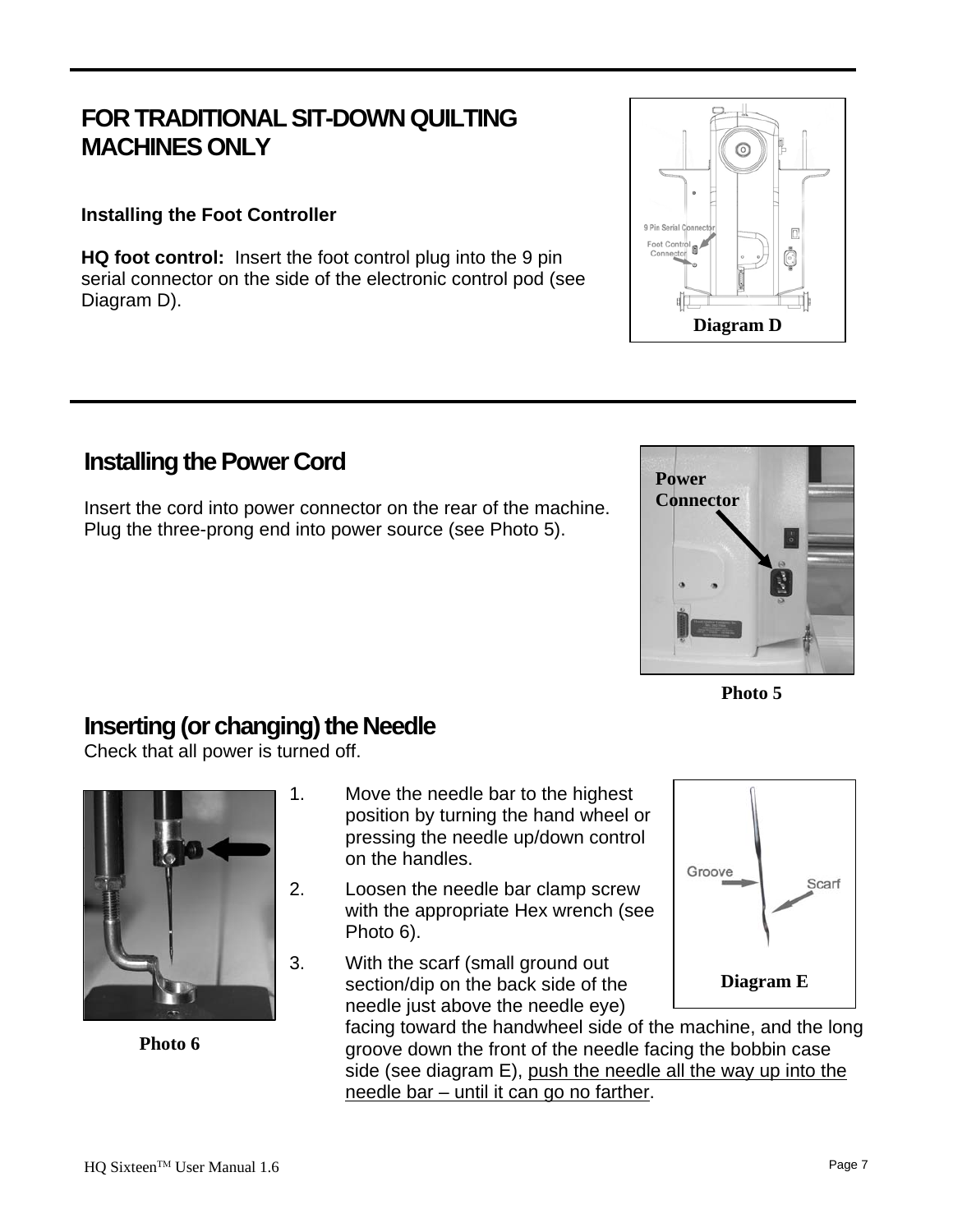4. *Carefully* tighten the needle bar clamp screw. Over tightening the needle clamp screw will result in damaged threads stripping the hole. Stripped holes are not covered under warranty. Another side effect of damaged threads from over tightening is the needle may be very tight when inserted up into the needle bar. To avoid over tightening the screw, put the long end of the Hex wrench into the screw and finger tighten only.

**Note:** Changing the needle is recommended for each new quilt loaded on the machine or any time the needle becomes bent, dull or burred.

**Important: Check the needle to confirm it is fully inserted. The needle bar has a stop/sight hole above the needle bar clamp screw – make sure the needle is touching the top of the stop/sight hole. If it is not, the machine timing will be off and it may be possible for the needle to collide with internal parts causing damage not covered by warranty**.

## **Adjusting the Hopping Foot**

The foot is adjusted at the factory and should not be moved without consulting the manufacturer.

### **Installing the Thread Mast**

Locate the threaded hole on top of the machine near the rear by the hand wheel. The thread mast comes with the washer and nut on it. Remove the nut and washer, replace the nut onto the mast and then place the washer under the nut and onto the machine painted surface. The washer protects the painted surface when the nut is tightened. Tighten the mast clockwise until it is securely in place. Use the nut to secure the mast to the machine.

**Note:** The eyelets of the thread mast MUST be centered over the spool pins – so the cone will not pull, turn or tilt causing thread tension problems (see Photo 7).



**Photo 7** 

### **Installing the Laser Stylus**

Begin by locating the laser stylus guide post, the laser holder and the laser stylus.

#### **To attach the laser stylus to the top of the machine:**

1. Locate the threaded hole on top of the machine near the front (see diagram B, #20). The laser stylus guide post comes with the washer and nut on it. Remove the nut and washer, replace the nut onto the post and then place the washer under the nut and onto the machine painted surface. The washer protects the painted surface when the nut is tightened. Tighten the post clockwise until it is securely in place. Use the nut to secure the post to the machine.

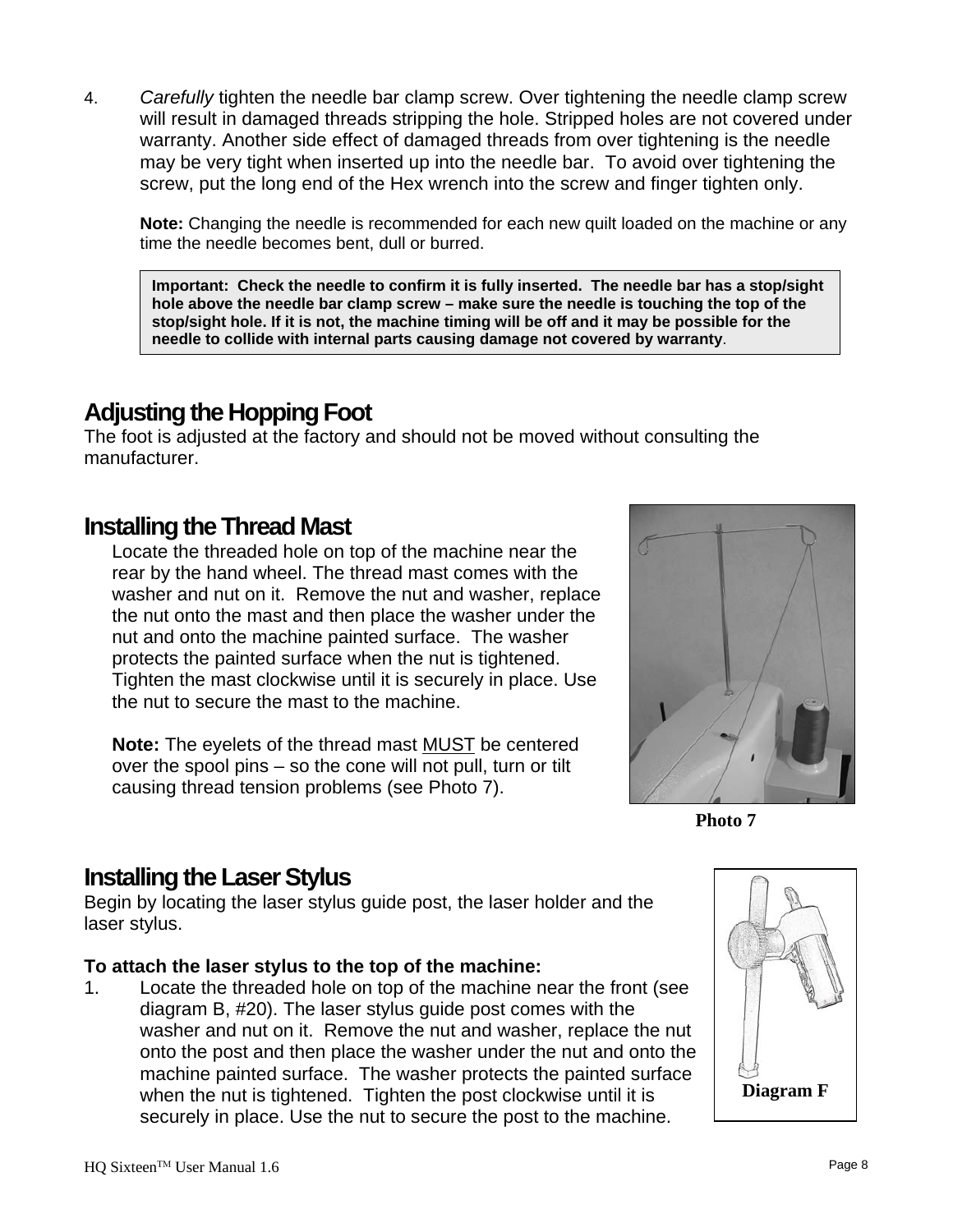Be sure the laser stylus is inserted into the laser clamp.

- 2. Slide the laser clamp over the post to the desired height.
- 3. Plug the laser into the top port on the side of the front electronic control pod (see diagram C, #29).

#### **To attach the laser stylus to the side of the machine:**

1. Place the nut on the laser stylus guide post with the washer under it and thread the laser guide post into the threaded hole at the front of the machine (see diagram A, #14), near the rear wheel base. Turn until securely in place. Lock in place with lock nut – the washer will be under the nut to protect the machine paint. (An unused spool pin can also be used to mount the laser—see Photo 8). **Follow steps 2-4 above**



**Photo 8** 

## **Laser Stylus Safety and Use Guidelines**

#### **Theory of Operation**

The laser stylus projects a straight laser beam visible as a dot on surfaces it hits. The laser dot is used as a guide or stylus allowing you to stitch the same pattern onto a quilt that is being traced with the laser dot.

#### **Laser Operation and Use**

There is not a separate on/off switch for the laser. Power is supplied to the laser when it is plugged into the HQ Sixteen™. Be sure the laser is attached to the HQ Sixteen™ and pointed downward toward the table before connecting it to the port. Never point it in a direction that would project the beam into someone's eyes. If the laser should cease to operate, check to ensure the plug is firmly seated into the HQ Sixteen™ laser port.

**Caution:** Use of controls or adjustments or performance of procedures other than those specified herein may result in hazardous radiation exposure.

#### **Laser Focus/Laser Image Size**

This high quality laser is focusable. The laser is focused by simply grasping the threaded



**Photo 9** 

housing surrounding the lens and turning clockwise or counter clockwise (see Photo 9). The laser image can be adjusted bigger or smaller. The direction of rotation needed is determined by the distance of the laser from the intended focal plane. Experiment by turning the threaded end to achieve your desired focal size.

#### **Clamp Adjustment**

The laser attaches to a mounting post. The post may be vertical or horizontal. The clamp is designed to articulate any direction by rotating the clamp on the post and pivoting the laser up or down. To make an adjustment, simply loosen the black thumbscrews, position, and retighten.

#### **Location of Laser Labels**

The label is attached to the case of the laser and contains an arrow which indicates the direction the laser light will shine when energized. The label must remain in place on the laser. Removal of the label will void the laser's warranty.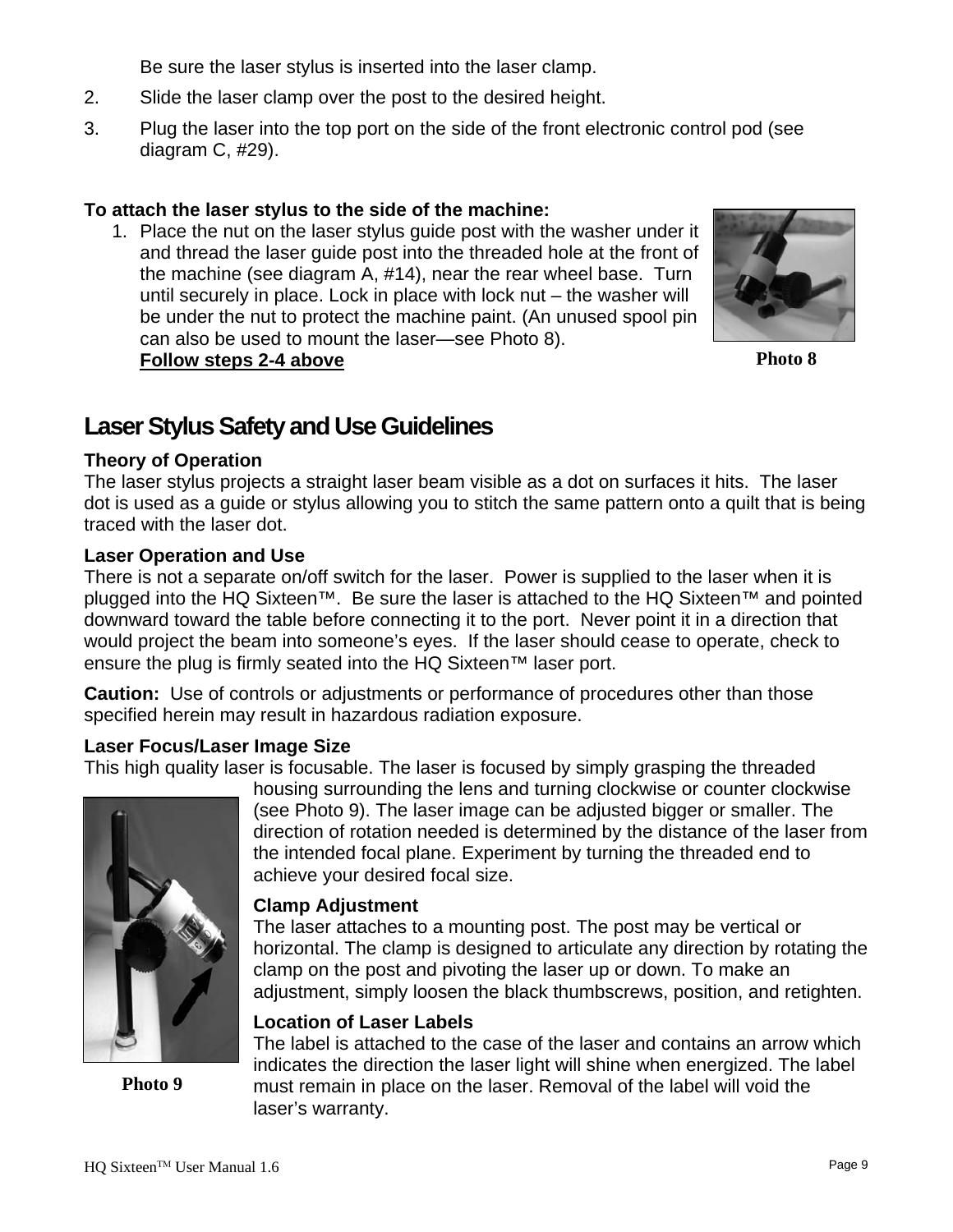# **Threading the Machine**

- 1. Place cone or spool of thread on spool pin. Pass the thread through **the thread mast** eyelet from back to front, continuing to thread guide **A**.
- 2. Continue to three-hole thread guide **B**. Wrap all three holes from back to front, handwheel side to needle side (see Detail 1 below).

**Note:** The purpose of this guide is to prevent loops of thread coming off the thread cone from going into the top tension as a knot causing thread breakage and bad tension. For most threads on a cone, it is important to thread all three holes for consistent results – should top thread tension need to be adjusted it should be done at the top tension assembly.

3. Thread continues through thread guide **C**, and then down to the **tension assembly** (see Detail 2 below).

**NOTE:** It is important that the thread is "flossed" up between the two tension discs. If the thread is not firmly in place between the two tension discs, the thread rests on the outside of the tension discs (without tension) and looping on fabric or thread nests may occur.



4. Once the thread is in place, be sure that the thread catches on the **take up spring** and then pull it down under the stirrup (thread guide **D**).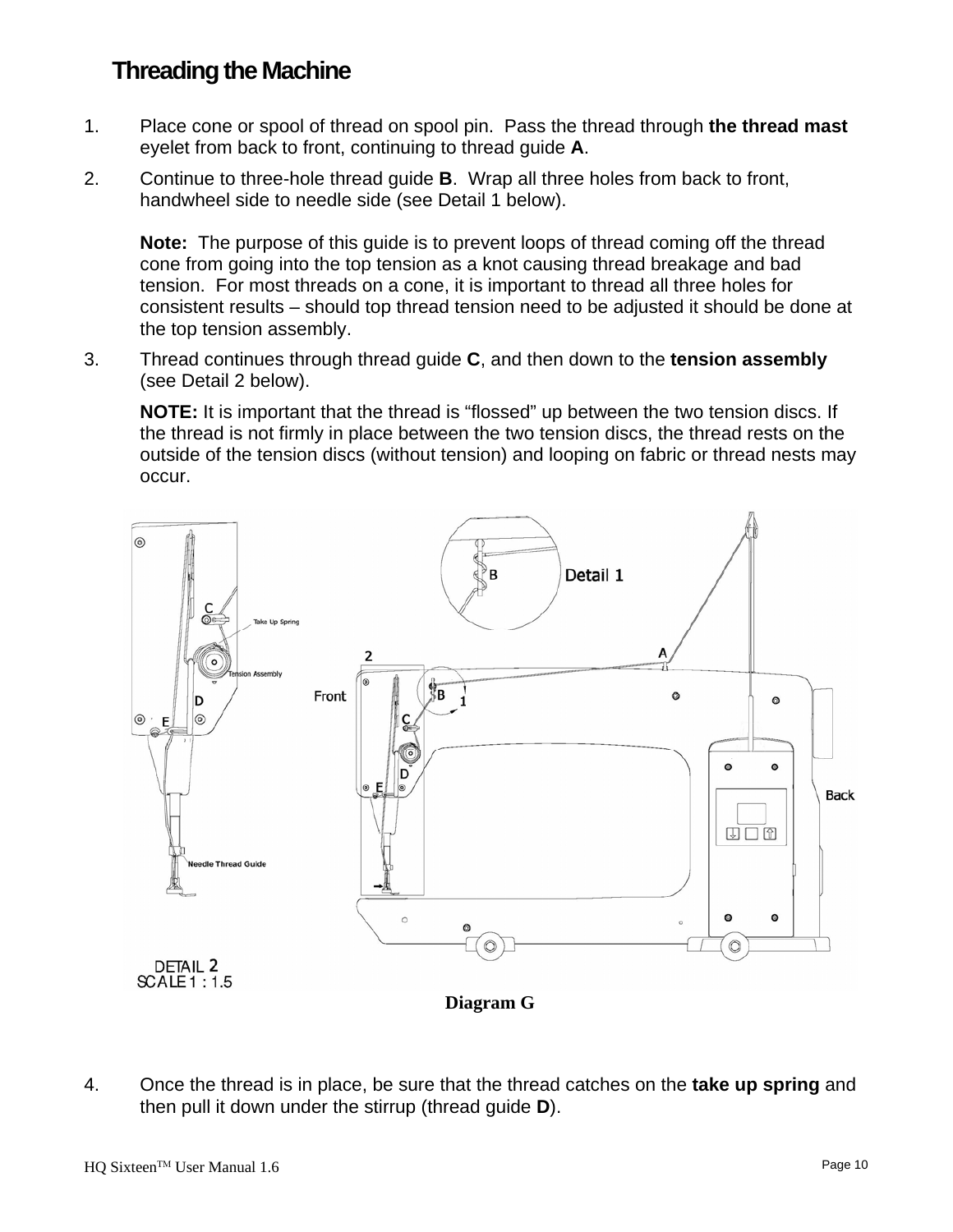- 5. Bring the thread back up through the **take up lever** from back to front, and then down through thread guide **E**.
- 6. Pull the thread down to the **needle thread guide** and thread through the hole.
- 7. Make sure the thread is following the groove down the front of the needle and **threads from front to back.** Be careful that the thread does not twist around the needle.

**Note:** To test that the machine is threaded correctly and the tension is correct, carefully pull the needle thread - taking care to not bend the needle. It should pull smoothly with light to medium tension.

**Important notes:** The HQ Sixteen™ quilting machine does not have a presser foot lever or top tension release like a home sewing machine. On a home sewing machine the top tension is released when the presser foot is raised allowing the thread to come freely out of the machine. When a home machine is threaded the tension discs are released and open for the thread to easily fall between the tension discs. This is not the case with the HQ Sixteen™ quilting machine where the top tension is always tight and the tension discs are never open. Therefore, the thread must be pulled up or "flossed" between the tension discs or it will stay outside the discs and float without tension, causing serious tension problems and or thread nests. It is also possible to bend the needle while it is threaded if care is not taken while moving the machine around the quilt because the top tension is never released.

#### **Optional Horizontal Spool Holder**

- 1. An optional horizontal spool holder is available for metallic and specialty threads wound on a spool (not a cone).
- 2. The horizontal spool holder mounts on the laser stylus guide post on the top of the machine (see Photo 10).
- 3. When using threads on the Horizontal Spool Holder, skip thread guide A. Thread the top hole only of the three-hole thread guide B, back to front.



**Photo 10**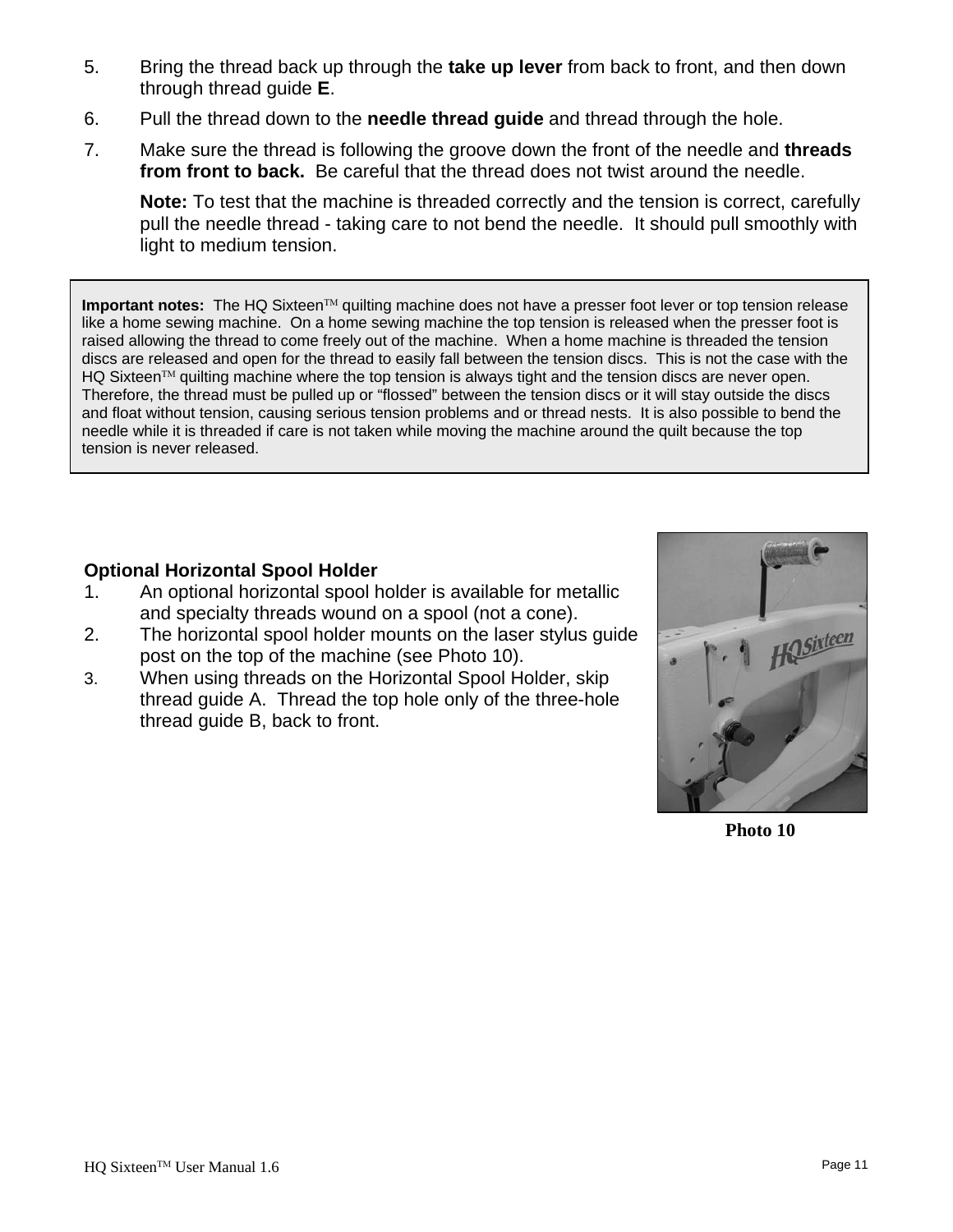# **Bobbin and Thread Tension Adjustments**

#### **Inserting the Bobbin**

- 1. Place the bobbin in the bobbin case so that the thread pulls off clockwise when viewing the open side.
- 2. Slide the thread through the slot and under the tension spring leaving 5-6 inches of thread hanging loose.
- 3. Do not lift the lever on bobbin case. Fit the bobbin case onto the hook spindle in the machine. Rotate the casing until the open throat keys into the alignment notch in the middle of the hook. Push the casing in until it stops in place. Push inward until it clicks (see Photo 11).



**Photo 11** 

**Note:** It is not suggested that the lever on the bobbin case be used for this installation. The latch lever should be used only for removal of the bobbin case.

4. Turn off the power switch while inserting the bobbin case or anytime the hands are near the needle area.

#### **Drawing up the Bobbin Thread to the Top of the Quilt**

- 1. After the machine is threaded, locate needle up/needle down button on the left handle. If the machine is used without handles for sit down use, press the heel of the foot pedal for needle down.
- 2. While firmly holding the tail of the needle thread, press the needle up/down button with free hand bringing the needle back to the up position. For sit down use, push the heel of the foot pedal to bring the needle back up.
- 3. Pull the machine 3-4 inches away while holding the needle thread.
- 4. Bobbin thread will pull up through to the top allowing you to grasp the loop and pull it to the desired length.

#### **Bobbin Tension**

The bobbin tension is the foundation tension for the entire machine. To test that bobbin tension is correct, hold the bobbin case in the palm of your hand with the open end facing up - wrap the thread around your index finger and while pulling up on the thread and wiggling the finger front to back (not up and down which is not consistent), the bobbin case should lift up on its side, but NOT lift out of your hand. If it will not lift up onto its side, it is too loose and if it lifts out of your hand, it is too tight. The small screw in the center of the tension spring is where the adjustment is made (see Photo 12). Turn clockwise to tighten and counterclockwise to loosen the bobbin case tension. Check your bobbin tension every time a new bobbin is inserted.



**Photo 12**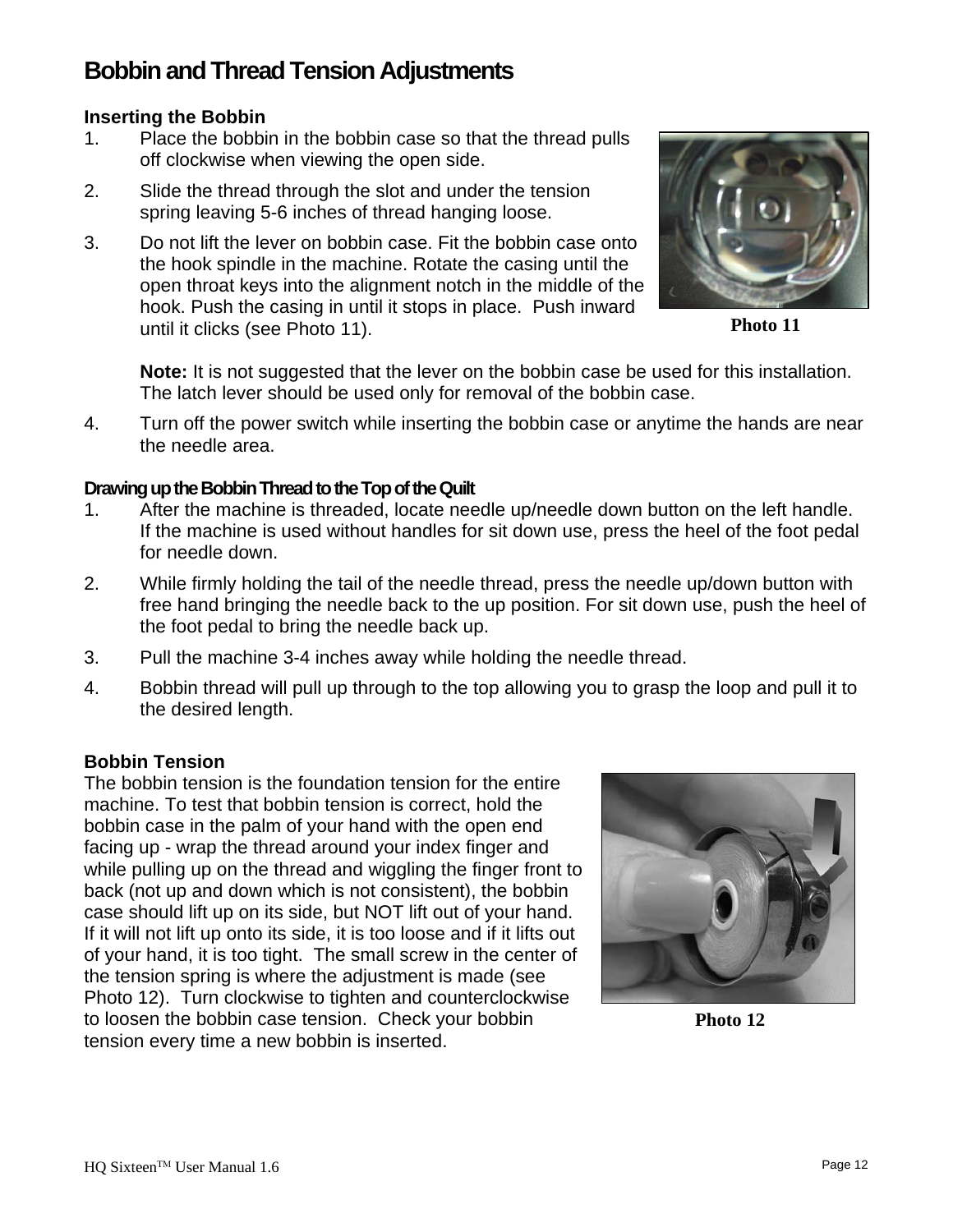#### **Top Tension**

Puckering, gathers and thread breakage occur when the top tension is too tight. Loops and thread nests occur on the back when the top thread tension is too loose. Tension may need to be adjusted depending on the fabric, thread or batting you are using on each project.

**Important:** Top tension should be adjusted after the bobbin case foundation tension adjustment is made.

To adjust the top tension tighter, turn the tension knob clockwise. To loosen the tension, turn the tension knob counter-clockwise. If the bobbin case tension is adjusted a degree on the screw the top tension may need to be adjusted a  $\frac{1}{4}$  to  $\frac{1}{2}$  turn to compensate or balance the tension.

**Note:** Before adjusting your top tension remember to floss or pull the top thread up into the tension discs or it will float outside the discs providing little or no top tension. This could cause significant tension or nesting problems on the bottom side of the quilt.

Consistently using the same thread will reduce your tension issues. If you use multiple brands, weights, types, colors, qualities, and mixes of threads, many tension variables will be created and more tension adjustments will be required. Dark threads will be heavier (because of dye) than light threads of the same weight, type and brand also affecting tension settings. The more consistent one is, the fewer variables will be involved.

### **Maintenance**

#### **Cleaning and Lubricating the Machine**

Only use light sewing machine oil in the HQ Sixteen™. Internal oiling is not necessary on the HQ Sixteen™ except when the machine is taken to a service technician for routine maintenance and cleaning. **The bobbin basket assembly, however, needs regular lubricating**. Failure to keep the bobbin assembly lubricated can cause severe damage to the machine. To lubricate, turn off the machine. Clean around the bobbin assembly with a soft brush to remove lint.

Put a very small drop of oil on the hook in the bobbin assembly (see Photo 13). (Remove bobbin and case before oiling). The frequency depends upon the usage of the machine. Lubricating is recommended before running



**Photo 13** 

the machine if it has not been used regularly, or every other bobbin change if used frequently. After oiling, always sew a scrap piece as oil may cling to thread. Over oiling can cause excess dripping from the bobbin assembly. Lack of lubricant may be noticed by a change in the sound of the machine and will affect stitch quality.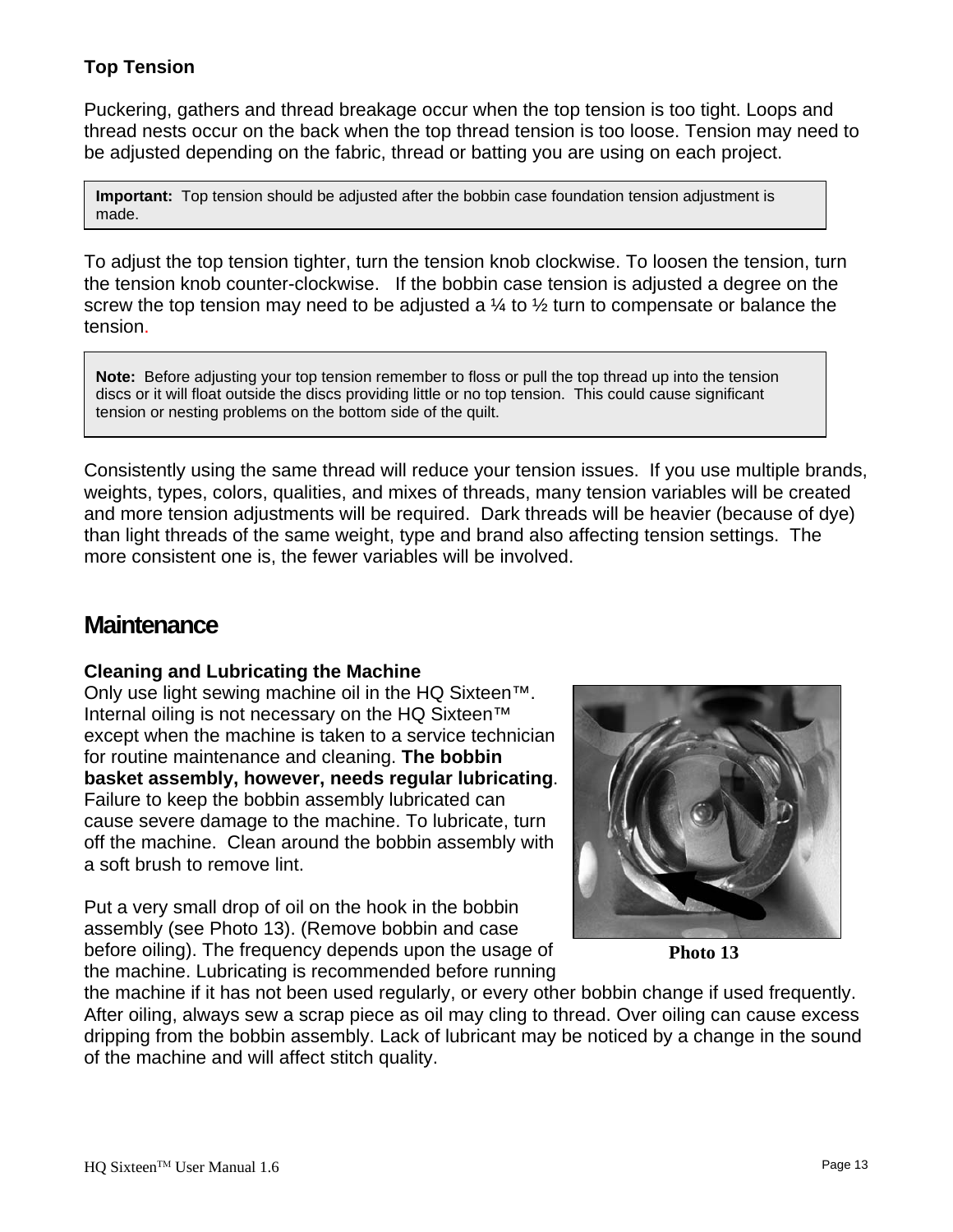# **Using the Displays on the Handles and Side of Machine**

#### **Machine and Handlebar Menus**

**Note: Review the Handi Quilter "Welcome" DVD for interactive instruction on the HQ Sixteen™ menu functions.** 

The HQ Sixteen™ has a settings menu display on the front and rear mount handles as well as the front side pod. Settings may be changed at any one of these locations.

Use the Up | or Down **↓** arrows and then press "**Select**" to access a submenu or to change a selection:

| <b>Selection Type</b>              | <b>Function</b>                                                                                                                                                                                                                                                                                                                                                                                                                                                                                                                                                                                                          |
|------------------------------------|--------------------------------------------------------------------------------------------------------------------------------------------------------------------------------------------------------------------------------------------------------------------------------------------------------------------------------------------------------------------------------------------------------------------------------------------------------------------------------------------------------------------------------------------------------------------------------------------------------------------------|
| <b>Quilt Mode</b>                  | Manual Mode: Allows the user to manually operate the machine at a selected                                                                                                                                                                                                                                                                                                                                                                                                                                                                                                                                               |
|                                    | needle speed.                                                                                                                                                                                                                                                                                                                                                                                                                                                                                                                                                                                                            |
|                                    | Regulated: (See HQ Stitch Regulator Operation,<br><b>HOSixteen</b><br>page 17, for more information). Allows the user to<br>select a specified stitch length and the machine<br>regulates the motor speed. The machine will<br>maintain an appropriate motor speed for the<br>selected stitch length if the user moves the<br>machine in a consistent manner.                                                                                                                                                                                                                                                            |
|                                    | Note: Radical movements or changes in speed will<br><b>SELECT</b><br>defeat the regulator, causing irregular stitches.                                                                                                                                                                                                                                                                                                                                                                                                                                                                                                   |
|                                    | Moving the machine too fast or too slow will defeat<br>the regulator feature, also causing irregular stitches.<br>Stitches Per Inch: Allows the user to determine the stitch length<br>desired. Can be set from 4-15 stitches per inch.<br>Select: Press to accept user selection and return to the main menu.                                                                                                                                                                                                                                                                                                           |
| <b>Needle</b><br><b>Up/Down</b>    | Programs the needle to automatically return to the up or down position when<br>stopped. Press Select to toggle between Needle Up and Needle Down.                                                                                                                                                                                                                                                                                                                                                                                                                                                                        |
| <b>Stitch Half/Full</b>            | Programs the needle to take a half or full stitch when Needle Up/Down button is<br>pressed. Press Select to toggle between Stitch Half and Stitch Full.                                                                                                                                                                                                                                                                                                                                                                                                                                                                  |
| Lights On/Off/<br><b>Spot/Part</b> | Lighting consists of multiple LED light clusters (bulbs) mounted on the underside of<br>the handlebars. Twelve LED light clusters are included with the HQ Sixteen™. Up<br>to eight additional light clusters can be purchased and inserted into expansion light<br>ports.                                                                                                                                                                                                                                                                                                                                               |
|                                    | <b>HOSixteen</b><br>Press Select to toggle through four white LED<br>lighting options.<br>Lights on: Turns all bulbs on.<br>Lights off: Turns all bulbs off.<br><b>Lights spot:</b> Engages spot lighting by<br>turning on the bulbs set to "on" in the Light<br>Mode menu (see Light Mode below). Spot<br><b>SELECT</b><br>lights are the four bulbs closest to the<br>machine (two bulbs on each side of the<br>handlebars). All other lights are turned off.<br><b>Lights part:</b> Engages partial lighting by turning on all bulbs except the spot<br>lights. The four bulbs closest to the machine are turned off. |
| <b>Diagnostic</b><br><b>Mode</b>   | Allows an authorized representative to run diagnostics on the HQ Sixteen™.                                                                                                                                                                                                                                                                                                                                                                                                                                                                                                                                               |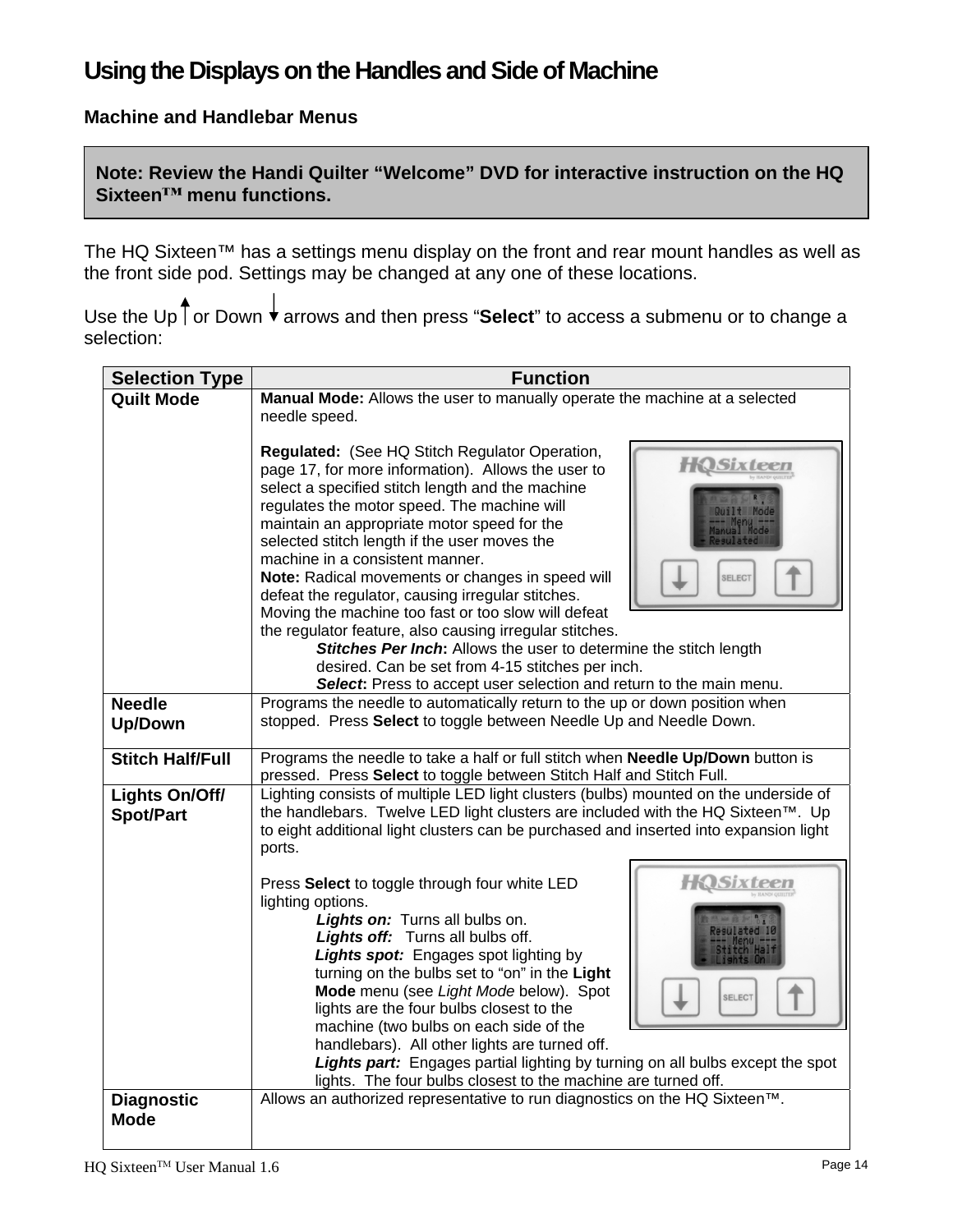| <b>Set Up</b> | Alarm Mode: Allows the user to set overspeed<br><b>HOSixteen</b><br>alarm.<br><b>Overspeed:</b> Alarm beeps to indicate that<br>the machine is no longer sewing in<br>regulation mode because the machine is<br>being moved too fast. Press Select to<br>toggle between Y (yes, alarm is on) or N<br>(no, alarm is off).<br><b>SELECT</b><br><b>Exit Menu:</b> Press Select to return to the<br>Set Up menu.                                                                                                                                                                                                                                         |
|---------------|------------------------------------------------------------------------------------------------------------------------------------------------------------------------------------------------------------------------------------------------------------------------------------------------------------------------------------------------------------------------------------------------------------------------------------------------------------------------------------------------------------------------------------------------------------------------------------------------------------------------------------------------------|
|               | My Speed: Allows the user to select the needle speed at which the machine starts<br>each time it is turned on in manual mode. Press the Up $\uparrow$ or Down $\downarrow$ to select your<br>speed. Press Select to return to the Set Up menu.                                                                                                                                                                                                                                                                                                                                                                                                       |
|               | Light Mode: Used to selectively turn on/off two<br>LED light clusters (bulbs) nearest to the machine<br><b>HOSixteen</b><br>on each side of the handlebar.<br>Use the Up $\uparrow$ or Down $\downarrow$ arrows to point to the left<br>rear, right rear, left front, or right front bulbs. The<br>light positions on the menu screen correspond to<br>the bulb position on the handlebar. Press Select to<br>turn a bulb on/off. An asterisk indicates the bulb is<br><b>SELECT</b><br>on. The small circle indicates the bulb is off.<br>To return to the Set Up menu, press the Up $\uparrow$ or<br>Down ↓ arrow points to Exit and press Select. |
|               | <b>Counters:</b> Counts the total number of stitches on the machine over the life of the<br>machine and during a time period defined by the user.<br>L (Lifetime): Stitch count over the life of the machine. This count can not<br>be reset.<br>T (Trip): Can be used to count the number of stitches in a project or over a<br>specific time frame defined by the user. To reset the trip stitch count, use<br>the Up $\uparrow$ or Down $\downarrow$ arrows to point to Reset and press <b>Select</b> .<br>To return to the Set Up menu, press the Up $\uparrow$ or Down $\downarrow$ arrow points to<br>Exit and press Select.                   |
|               | Walking On/Off: Turns the walking stitch feature on/off. When the Needle<br>Up/Down button on the handlebar is pressed and held, the machine will make slow<br>stitches until the <b>Needle Up/Down</b> button is released. The walking stitch can be<br>used to tie off stitches at the beginning and end of quilting, or to make a full stitch<br>when half stitch is selected in the Main Menu.                                                                                                                                                                                                                                                   |
|               | Exit Menu: Press Select to exit setup and return to the main menu.                                                                                                                                                                                                                                                                                                                                                                                                                                                                                                                                                                                   |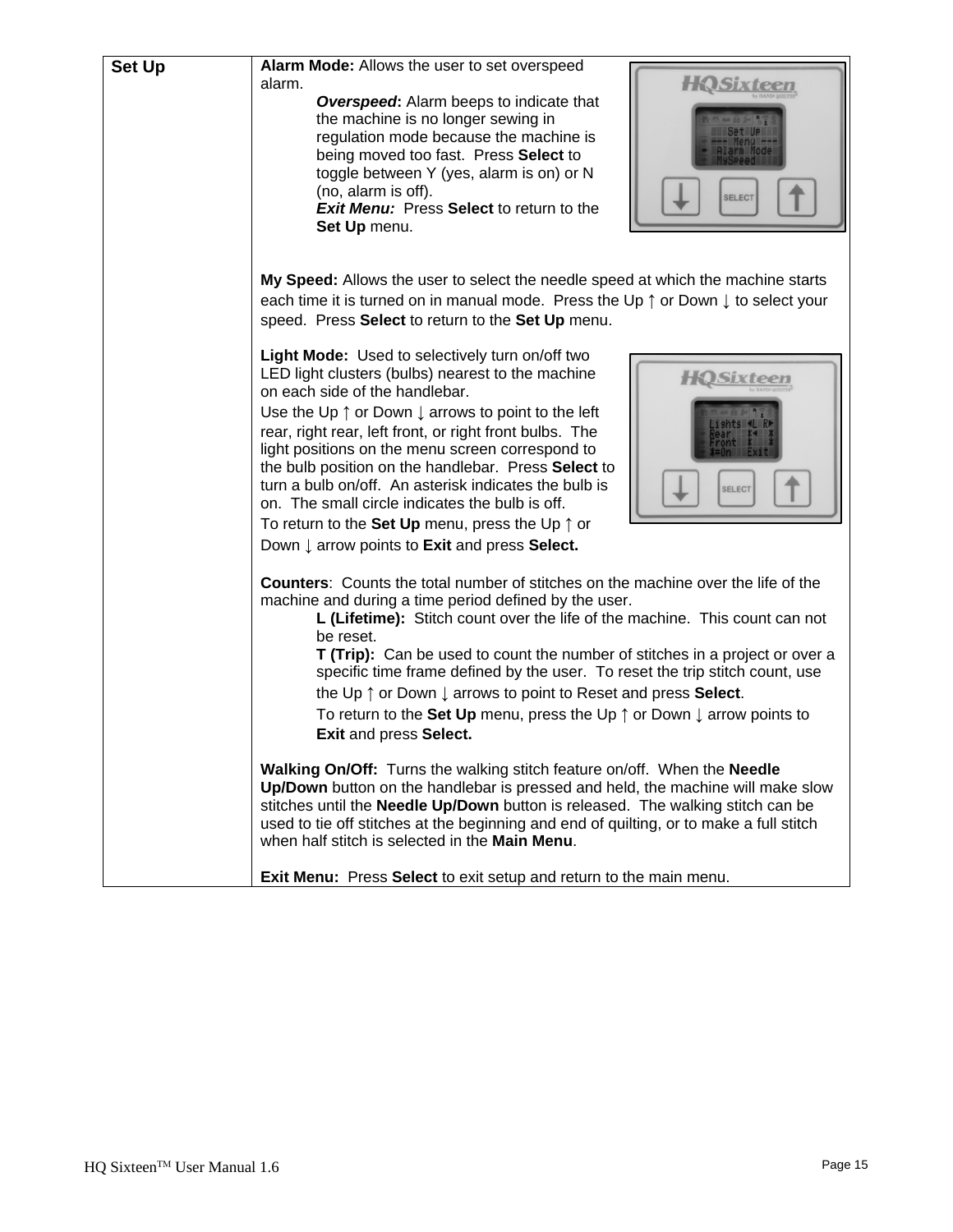# **Using the Handle Buttons**

The following functions take effect by pressing and then quickly releasing the button:

| <b>Selection Type</b>        | <b>Function</b>                                                                                                                                                                                                                                                                                                                                              |
|------------------------------|--------------------------------------------------------------------------------------------------------------------------------------------------------------------------------------------------------------------------------------------------------------------------------------------------------------------------------------------------------------|
| <b>Needle Up/Needle Down</b> | Allows the user to manually move the needle one half stitch or one<br>full stitch at a time. Half or full stitch is set by the user on the settings<br>menu.<br>Walking Stitch: The machine will make slow stitches when <b>Needle</b><br>Up/Down is pressed and held. Note: Walking must be set to On in<br>the set up menu for this feature (see page 15). |
| <b>Start/Stop</b>            | Starts and stops the machine.                                                                                                                                                                                                                                                                                                                                |
| <b>Speed Up</b>              | By pushing the plus sign, the speed of the machine will gradually<br>increase. The % of machine needle speed is displayed on the Menu<br>bar ranging from 10-100%. (Manual mode only)                                                                                                                                                                        |
| <b>Speed Down</b>            | By pushing the minus sign, the speed of the machine will gradually<br>decrease. The % of machine needle speed is displayed on the Menu<br>bar ranging from 10-100%. (Manual mode only)                                                                                                                                                                       |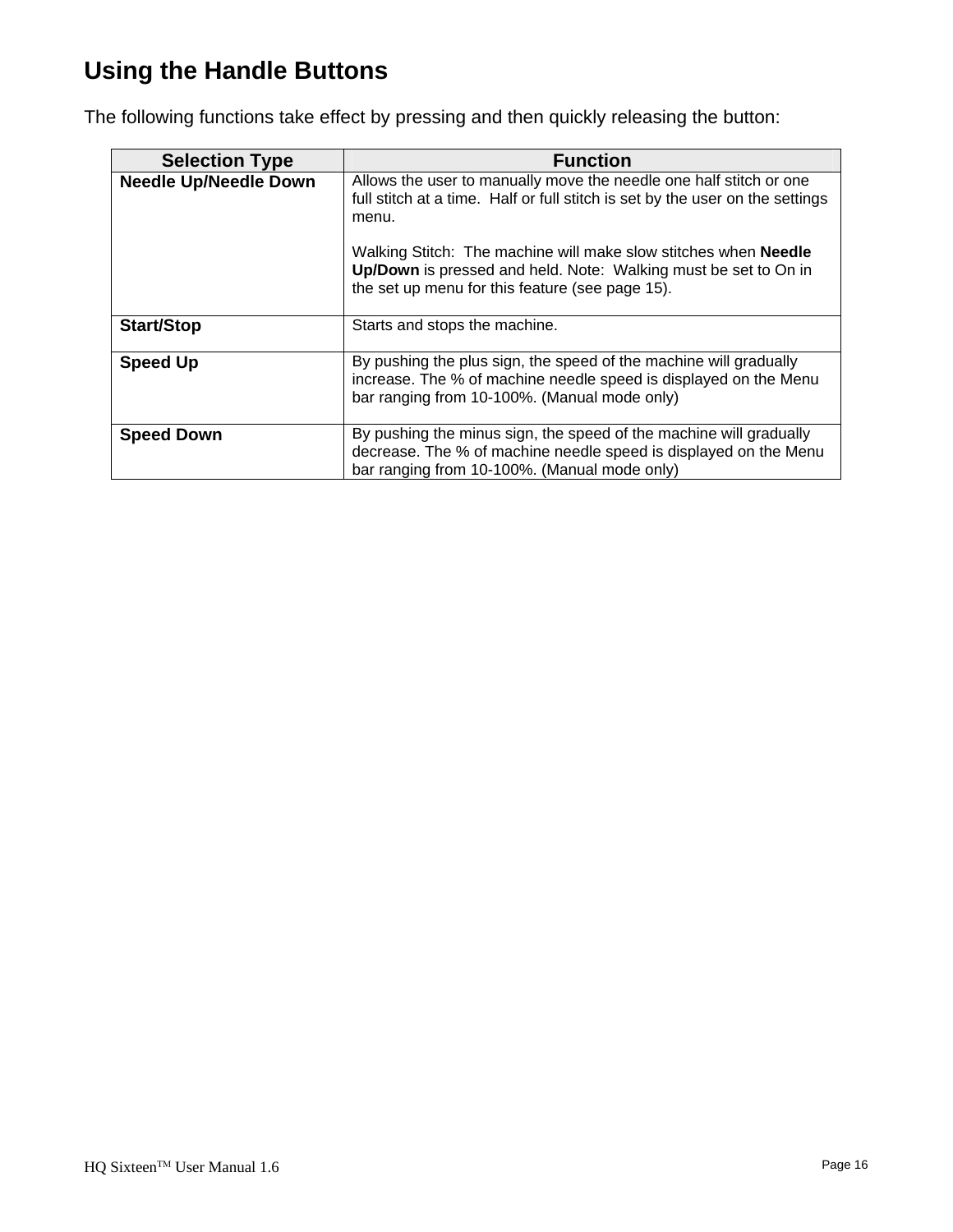# **HQSTITCH REGULATOR OPERATION**

To use regulation mode it must be selected from the **SETTINGS MENU**.

- 1. Scroll until you can see **QUILT MODE** from the **MENU** and press **SELECT** (Photo 14).
- 2. Choose **REGULATED** from the **QUILT MODE MENU** and press **SELECT.**
- 3. The menu prompts you to select the number of **STITCHES PER INCH** you desire (Photo 15). Select any number from 4 to15 stitches per inch by pressing the up/down arrows (the larger the number, the smaller the stitch). Press **SELECT** to return to the main **MENU.**
- 4. The **DISPLAY** will now indicate on the first line that the machine is in **REGULATION MODE** and will display the **STITCHES PER INCH**.
- 5. From the front or rear handles, press **START** and begin moving the machine. The needle will immediately start stitching. As you move the machine, your stitches will be regulated to the length set in step 3. If you press **START** and don't move the machine, the needle will start stitching, but will stop after 3-4 stitches.



**Photo 14** 



**Photo 15** 

#### **IMPORTANT NOTES**

You can stop the machine at any time by pushing the **START/STOP** key. If you don't move the machine after 3 or 4 stitches, the machine will stop and position the needle.

It is important to not move the machine too fast since this will result in an **OVERSPEED CONDITION**, during which, the machine drops out of regulation until you slow your motions to below 100% of motor capacity. A beep will sound when your speed is over 100% unless the overspeed alarm is disabled. If you desire, the overspeed alarm can be disabled by selecting **SETUP** from the **MENU**, then choose **ALARM MODE**.

You can return to **MANUAL** mode from the **MENU** by scrolling to **QUILT MODE** and pushing **SELECT**. Choose **MANUAL MODE** and press **SELECT**.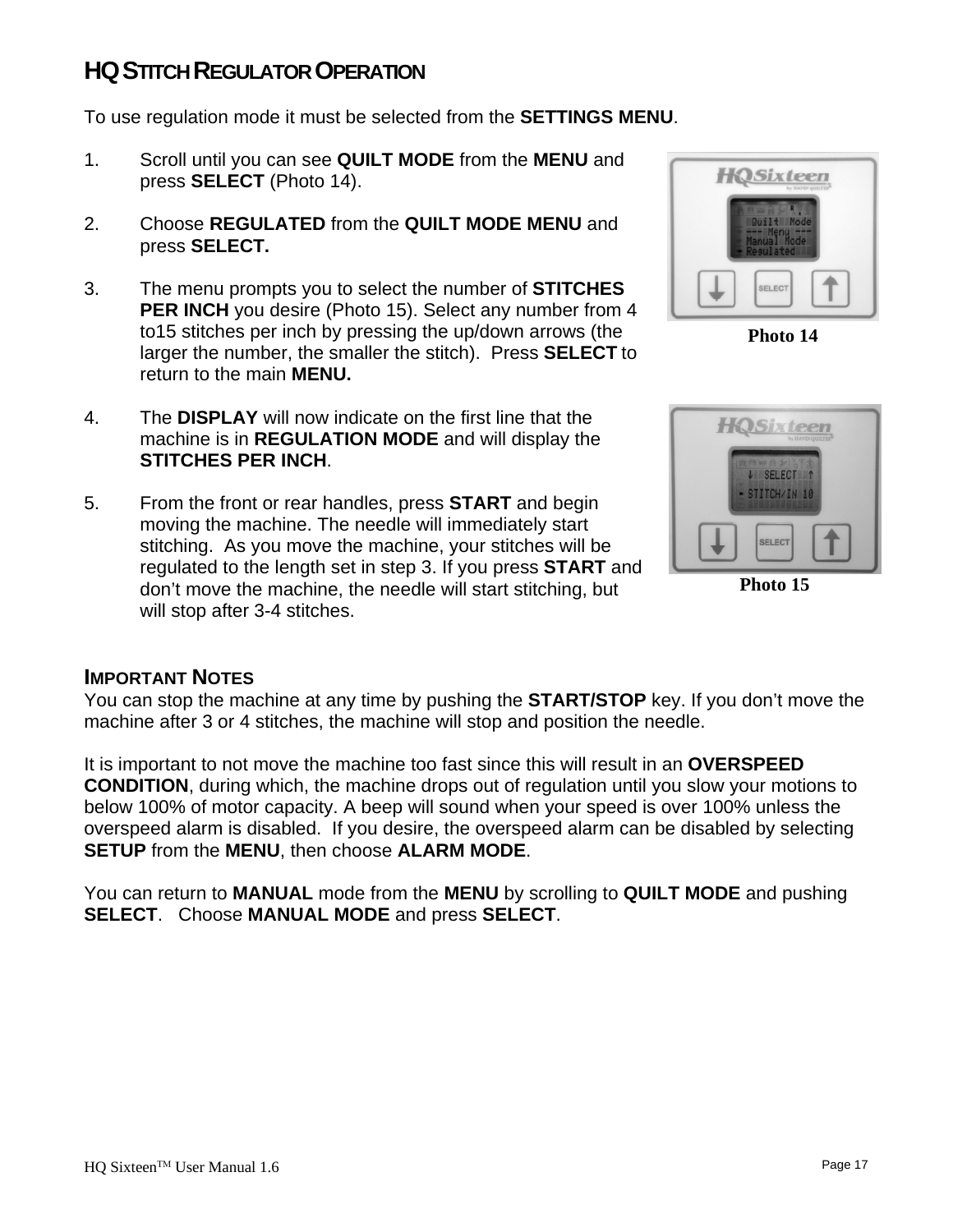# **To Begin Quilting**

#### **Thread Requirements**

Threads have a tendency to dry or wet rot over a period of time. Be sure to choose high quality threads for your valuable heirloom quilts. Most machine quilting threads on the market today are acceptable.

#### **Needle Requirements**

For general quilting, a size 16/100 needle will accommodate most threads and fabrics.

Heavier threads, such as top stitch and some decorative threads, require a larger needle such as 18/110 or 20/120. Lofty batts and heavier fabrics such as denim, canvas or densely woven fabric may also require a larger needle.

#### **To Prepare for Quilting**

With any quilting machine, it is important to understand the basics of free motion quilting. The HQ Sixteen™ Quilting Machine does not have feed dogs like domestic machines; therefore, the fabric does not automatically feed under the hopping foot. The operator should synchronize the speed as well as the movement of the machine to get an even, consistent stitch.

In order to become comfortable with the free motion of the HQ Sixteen™, users can begin with a few "beginner" techniques.

In Manual Mode: Set the machine at a medium speed and begin moving it until you become accustomed to the resistance. By moving the machine faster, the stitches begin to elongate. The stitch speed can either be increased or the machine can be moved slower to get the stitches back to the desired length. By moving the machine slower, the stitches get shorter and can build up on top of each other, breaking the thread or making it extremely difficult to unpick. The stitch speed can be decreased, while maintaining a constant motion with the machine to bring the stitches back to the desired length.

In Stitch Regulator Mode: Set the machine to desired stitch length. Begin moving the machine to become accustomed to the resistance. The machine motor will slow down or speed up to maintain a consistent stitch length according to how quickly or slowly you move the machine. Moving the machine too fast or in radical or jerky movements will defeat the stitch regulator function.

When pressing START on the front or rear handle bars, make certain to begin moving the machine immediately. If the needle stitches in one place too long, the stitches build up on top of each other causing a build up of thread or thread breakage. When bringing the machine to a complete stop press the STOP button at the same moment the machine stops moving. If the machine is still moving when the STOP button is pressed, it can cause deflection in the needle, possibly causing it to bend or break.

When quilting, relax your hands and maintain a light touch on the handlebars. Gripping the handlebars too tightly may cause body tension resulting in poor quilting quality. The HQ Sixteen™, combined with any one of its home machine quilting frames will give you a smooth even glide.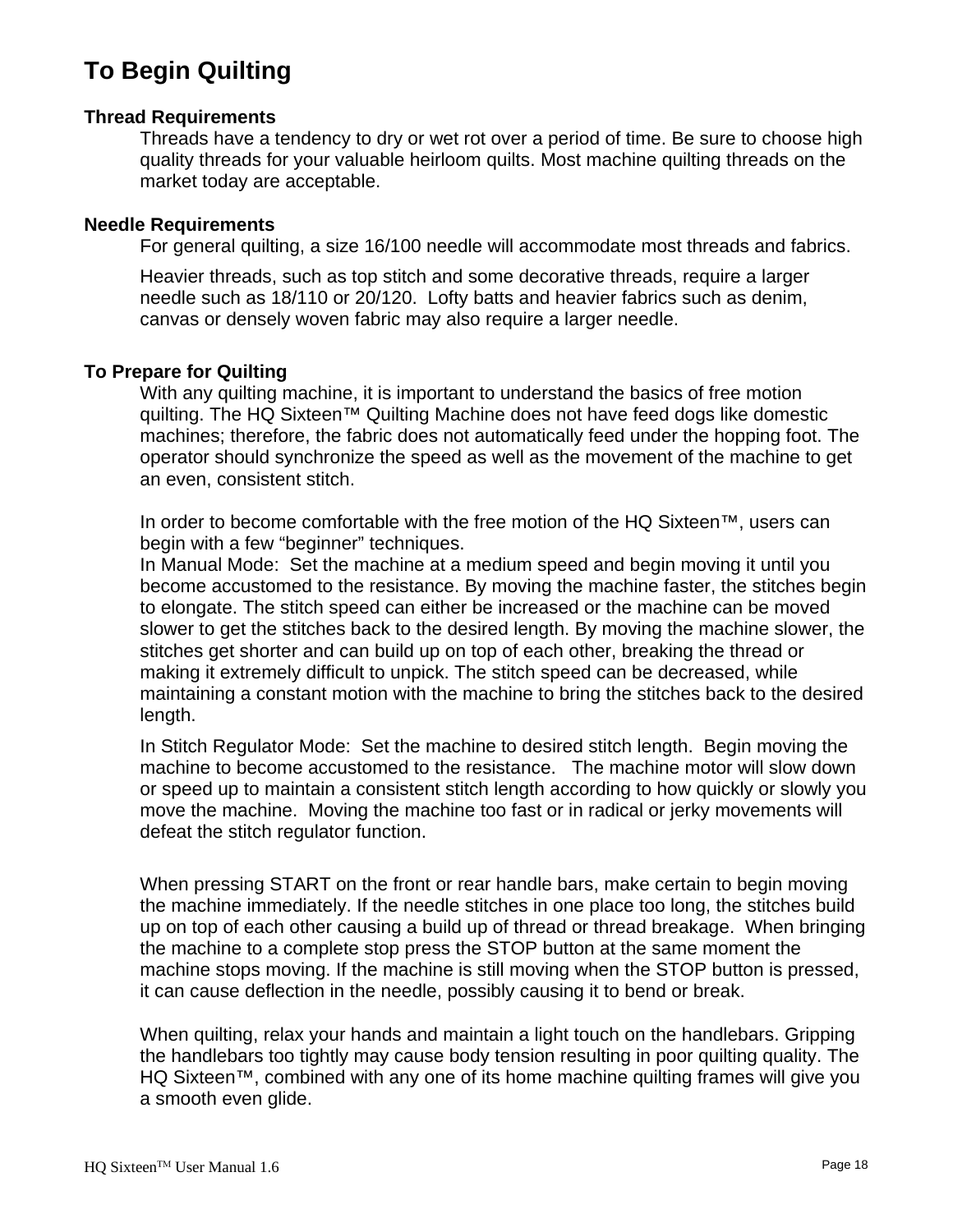# **Troubleshooting**

|   | <b>Stitches are Skipping</b>                                     | <b>Corrective Measure</b>                                                                                                                                                                                                                                                                                                                                                                                                                                                                                                                                                                                                                                                            |  |
|---|------------------------------------------------------------------|--------------------------------------------------------------------------------------------------------------------------------------------------------------------------------------------------------------------------------------------------------------------------------------------------------------------------------------------------------------------------------------------------------------------------------------------------------------------------------------------------------------------------------------------------------------------------------------------------------------------------------------------------------------------------------------|--|
|   | The needle is damaged, dull,<br>bent, or installed improperly    | Replace the needle often, normally once or twice per day for continuous quilting or at least once<br>$\blacktriangleright$<br>per quilt. Use HQ Sixteen™ recommended needles.<br>Always change the needle if the needle has struck any hard object such as a straight pin, etc.<br>The tip of the needle can become damaged or burred, resulting in fabric damage as well as<br>skipped stitches, thread breakage or shredding.<br>Always change the needle if it has been hit, bumped or pulled off center while maneuvering the<br>machine about the quilt. A slightly bent needle can be a major cause of skipped stitches.                                                       |  |
|   | Incorrect needle size                                            | Check for the proper size of needle for the work and thread being applied to the quilting<br>▶<br>operation. Some battings and fabrics used in quilting may constrict or impede the thread passing<br>through the front groove of the needle. This diminishes the<br>loop lift required for stitch formation. Typically, a larger<br>needle will solve the problem; however, it has been found<br>that certain smaller sizes of needles as well as the use of                                                                                                                                                                                                                        |  |
|   | The needle has not been<br>positioned properly                   | ball pointed needles solve some specific problems.<br>Position the needle properly to the needle bar. Inspect the<br>$\blacktriangleright$<br>position of the needle to make sure the needle is at the 6<br>o'clock position (see Photo 16)-If you stand directly in<br>front of the needle (facing the bobbin case side of the<br>machine), you will see the entire needle eye directly facing<br>you. This is 6 o'clock position.<br>Make sure (1) the needle is installed all the way into the<br>needle bar to the needle stop hole in the needle bar, (2)<br>the long groove in the needle is toward the front (bobbin<br>case side), and (3) the scarf/scooped out part of the |  |
|   |                                                                  | needle is toward the handwheel.<br>Photo 16<br>The needle can sometimes be rotated to 5 o'clock (slightly<br>right) or 7 o'clock (slightly left) in order to adjust for a more positive thread loop pickup by the<br>hook point.                                                                                                                                                                                                                                                                                                                                                                                                                                                     |  |
|   | Fabric is too tight on the<br>frame                              | Loosen pole tension on the frame. Fabric that is rolled too tight causes the fibers to separate.<br>▶<br>This reduces the needle friction on the thread resulting in a smaller thread loop.                                                                                                                                                                                                                                                                                                                                                                                                                                                                                          |  |
|   | Thread tension too tight                                         | Loosen top tension. Re-check top and bobbin tension (see pages 12-13).                                                                                                                                                                                                                                                                                                                                                                                                                                                                                                                                                                                                               |  |
|   | Improper threading                                               | Inspect that the thread take-up lever, thread stirrup or tension spring are all threaded correctly.                                                                                                                                                                                                                                                                                                                                                                                                                                                                                                                                                                                  |  |
|   | <b>The Needle Breaks</b>                                         | <b>Corrective Measure</b>                                                                                                                                                                                                                                                                                                                                                                                                                                                                                                                                                                                                                                                            |  |
|   | The needle is bent or not<br>installed properly                  | Replace or correctly change the needle. Make sure that the needle is pushed up into the needle<br>bar clamp until it can go no farther (visually check that it is up to the top of the stop/sight hole<br>above the needle bar clamp screw). Failure to do so can cause damage in the bobbin area and<br>throat plate.                                                                                                                                                                                                                                                                                                                                                               |  |
|   | The needle hits the throat<br>plate                              | Correctly position the needle, throat plate or hopping foot. Replace with a new needle.                                                                                                                                                                                                                                                                                                                                                                                                                                                                                                                                                                                              |  |
|   | <b>Stitches are Puckered</b>                                     | <b>Corrective Measure</b>                                                                                                                                                                                                                                                                                                                                                                                                                                                                                                                                                                                                                                                            |  |
| ▶ | The hopping foot applies too<br>much pressure to the<br>material | Decrease the pressure on the hopping foot by loosening the nut at the base of the hopping foot<br>shaft. Adjust to the proper height. Note: When tightening the nut on the hopping foot shaft, be<br>careful not to tighten so tight that it rotates the bar.                                                                                                                                                                                                                                                                                                                                                                                                                        |  |
|   | The tension is not balanced                                      | Balance the tension of the needle thread after ensuring the bobbin tension is adjusted correctly<br>▶<br>(see page 12).                                                                                                                                                                                                                                                                                                                                                                                                                                                                                                                                                              |  |
|   | Needle too large for material                                    | Replace the needle with a size better suited for the fabric.                                                                                                                                                                                                                                                                                                                                                                                                                                                                                                                                                                                                                         |  |
|   | <b>Stitch Quality is Poor</b>                                    | <b>Corrective Measure</b>                                                                                                                                                                                                                                                                                                                                                                                                                                                                                                                                                                                                                                                            |  |
|   | The tension is not balanced                                      | Adjust the tension of the needle thread after ensuring the bobbin tension is adjusted correctly<br>(see page 12).                                                                                                                                                                                                                                                                                                                                                                                                                                                                                                                                                                    |  |
|   | Bobbin case is damaged,<br>corroded, dirty, etc                  | Since thread slides over the surface of the bobbin case at a high speed, make sure the case is<br>free of any lint or foreign matter that could impede thread passage through the machine.                                                                                                                                                                                                                                                                                                                                                                                                                                                                                           |  |
|   | Moving the machine too fast<br>for needle speed selected         | Synchronize machine movement and needle speed to get roughly 8-10 stitches per inch.<br>$\blacktriangleright$<br>Elongated stitches are an indication of moving the machine too fast for the current speed.                                                                                                                                                                                                                                                                                                                                                                                                                                                                          |  |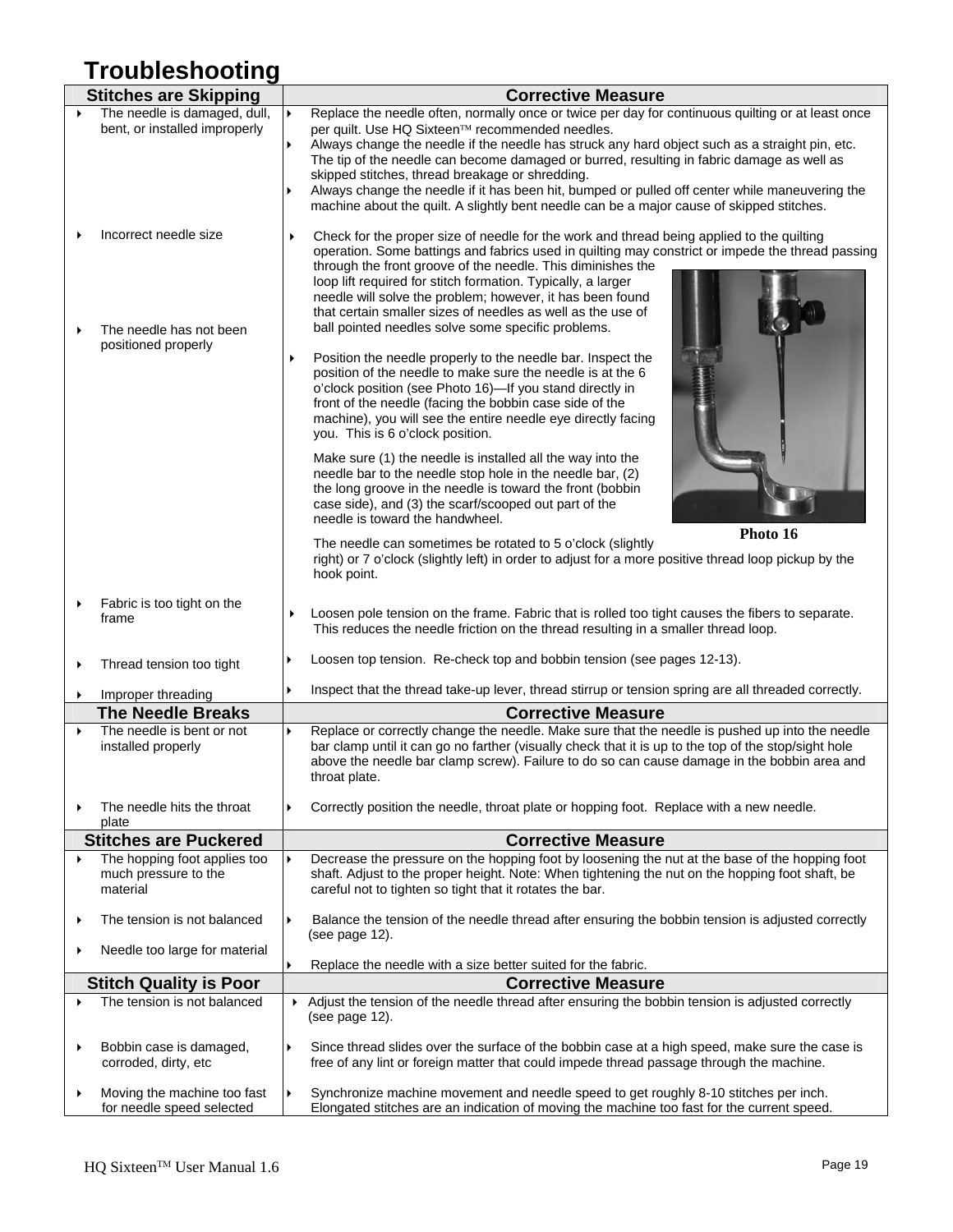| <b>Tension is Poor</b>                                                                                | <b>Corrective Measure</b>                                                                                                                                                                                                                                                                                                                                                                         |
|-------------------------------------------------------------------------------------------------------|---------------------------------------------------------------------------------------------------------------------------------------------------------------------------------------------------------------------------------------------------------------------------------------------------------------------------------------------------------------------------------------------------|
| "Fuzz" caught under the<br>$\blacktriangleright$<br>tension spring in the bobbin                      | If using short staple threads, inexpensive or industrial threads or coated threads, lint and other<br>material will build up under the tension leaf spring and begin to lift the spring, reducing the<br>spring's ability to compress against the thread. By inserting a needle under the spring and<br>clearing out the lint, the bobbin tension will return fairly close to its preset tension. |
| <b>Hand Wheel Won't</b><br><b>Rotate</b>                                                              | <b>Corrective Measure</b>                                                                                                                                                                                                                                                                                                                                                                         |
| Thread is entangled and<br>▶<br>caught in the hook                                                    | Turn off the machine and unplug the machine from the electrical outlet. Lubricate the hook,<br>strongly turn the hand wheel clockwise and if necessary counterclockwise several times, and<br>then remove the thread caught in the hook.                                                                                                                                                          |
| <b>Thread Nests Under</b><br>Quilt                                                                    | <b>Corrective Measure</b>                                                                                                                                                                                                                                                                                                                                                                         |
| Not enough tension on top<br>thread                                                                   | Check that the machine is threaded correctly. Make certain that the thread is flossed snugly in<br>place between the two tension discs. If machine is threaded correctly, tighten top tension by<br>rotating the tension knob clockwise.                                                                                                                                                          |
| Improper threading                                                                                    | Refer to threading diagram and threading instructions (page 10).                                                                                                                                                                                                                                                                                                                                  |
| <b>Hard to Guide Machine</b>                                                                          | <b>Corrective Measure</b>                                                                                                                                                                                                                                                                                                                                                                         |
| Carriage wheels not centered<br>on track                                                              | Center the carriage wheels on top of the continuous track. Check that the machine carriage has<br>$\blacktriangleright$<br>not "jumped" track. Slightly loosen wheel on one side to allow machine to more easily follow<br>track alignment.                                                                                                                                                       |
| Thread caught in wheels<br>$\blacktriangleright$                                                      | Remove all thread or debris in wheels. Check that the tracks are free of lint and threads.                                                                                                                                                                                                                                                                                                        |
| <b>Motor Fails to Run</b><br>On/Off switch turned off                                                 | <b>Corrective Measure</b><br>Turn the machine on by using the switch on the back electrical control pod.<br>$\blacktriangleright$                                                                                                                                                                                                                                                                 |
| Machine not receiving power<br>▶                                                                      | Check that the power connector is securely plugged into the back of the machine and the three-<br>▶                                                                                                                                                                                                                                                                                               |
|                                                                                                       | prong end is plugged into the power source.                                                                                                                                                                                                                                                                                                                                                       |
| <b>Uneven Quilt Design</b>                                                                            | <b>Corrective Measure</b>                                                                                                                                                                                                                                                                                                                                                                         |
| Take-up rollers may be<br>$\blacktriangleright$<br>bowed or bent                                      | Make certain the fabric is not rolled too tight, causing the poles to bow. Check that poles are<br>▶<br>inserted completely together with the push pin engaged so bowing won't occur.                                                                                                                                                                                                             |
| Leaders are stretched/worn                                                                            | If fabric is beginning to stretch or fray, contact Handi Quilter LLC for replacement leaders.<br>$\blacktriangleright$                                                                                                                                                                                                                                                                            |
| <b>Needle Thread Breaks</b>                                                                           | <b>Corrective Measure</b>                                                                                                                                                                                                                                                                                                                                                                         |
| Thread cones/spools are<br>poor quality or may have<br>severe twisting or thread rot                  | Look for severe twisting of threads when approximately 12 to 15 inches has been pulled off,<br>$\blacktriangleright$<br>with the ends pinched together. Cotton threads are particularly susceptible to dry rot or wet rot<br>which makes thread brittle. Do not use poor quality thread, or thread that is rotted or brittle.                                                                     |
| Top and bobbin tensions not<br>$\blacktriangleright$<br>balanced                                      | Check thread tension in top and bobbin for proper balance. See pages 12-13.<br>▶                                                                                                                                                                                                                                                                                                                  |
| The machine head has been<br>threaded incorrectly or<br>thread spools are not<br>positioned correctly | Check that the machine is threaded correctly.<br>▶<br>Inspect for accidental double wrapping of thread on thread guides.<br>Inspect the thread mast, making sure the eyelets of the mast are directly over the spools.<br>$\blacktriangleright$<br>Inspect the vertical positioning of the thread cones. Tipped cones can dramatically affect thread<br>▶<br>tension and can cause breakage.      |
| Particles in tension discs<br>▸                                                                       | Inspect for particles and remove any fuzz or debris.<br>▶                                                                                                                                                                                                                                                                                                                                         |
| Bobbin rotation is not smooth<br>٠                                                                    | Change the bobbin. The slightest hesitation of the bobbin rotation can be the cause of dramatic<br>$\blacktriangleright$<br>tension change and thread breakage.                                                                                                                                                                                                                                   |
| Needle is burred, bent or dull,<br>▸<br>or installed incorrectly                                      | Change the needle at least once per quilt. Make sure the needle is installed to the top of the<br>$\blacktriangleright$<br>stop hole in the needle bar.                                                                                                                                                                                                                                           |
| Needle not suited for thread<br>▸                                                                     | Replace the needle to one better suited for the thread. Use the proper size needle.<br>▶                                                                                                                                                                                                                                                                                                          |
| Hesitating too long at one<br>$\blacktriangleright$<br>point in pattern                               | Move more quickly so stitches don't overlap or build up. When starting the machine, begin<br>▶<br>moving immediately. Sewing in one place too long will cause the thread to break.                                                                                                                                                                                                                |
| Improper needle/hook<br>$\blacktriangleright$<br>relationship                                         | Timing of the machine is improper. Consult a repair technician.<br>▶                                                                                                                                                                                                                                                                                                                              |
| Damage or "Burr" at needle<br>▸<br>hole of throat plate or other<br>thread handling part              | If thread is shredding at the throat plate, check for burrs or jagged edges. Gently rub with metal<br>$\blacktriangleright$<br>cloth to remove the sharp edge. Consult a repair technician to polish any hard to reach or<br>delicate areas, or if the burr is inside the throat.                                                                                                                 |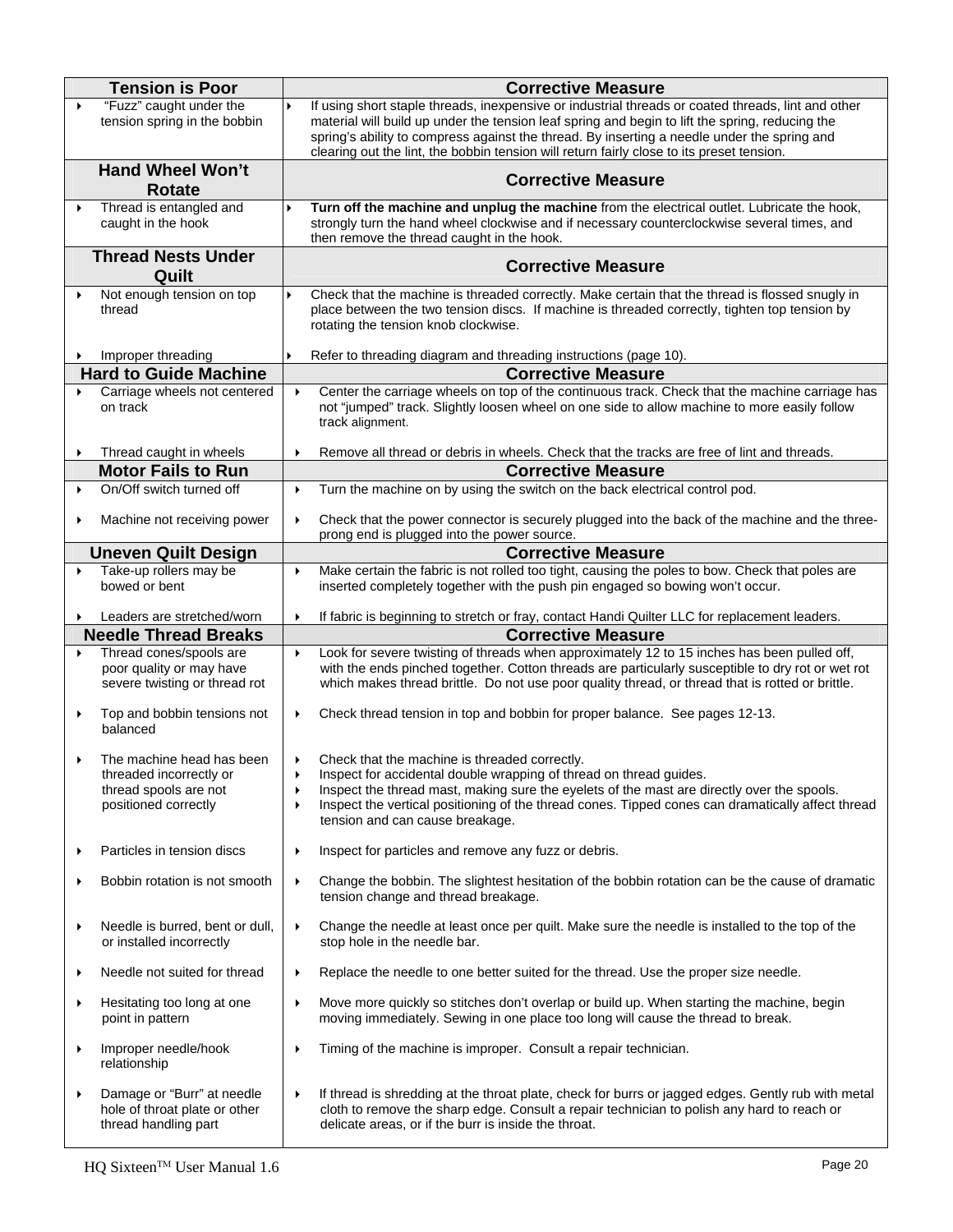| Wrong type of needle    | Use needles recommended by Handi Quilter LLC. Using the wrong needle with a smaller<br>shank diameter causes many problems. For example, a system 1738 or 287WH needle with a<br>shank diameter of 1.64mm will fit loosely into the needle bar clamp. This condition allows the<br>needles to fit into the clamp at an angle which may cause problems including skipped stitches<br>and the needle positioned too far away from the hook point.                                                                                                                                                                                                                                                                                                                                 |
|-------------------------|---------------------------------------------------------------------------------------------------------------------------------------------------------------------------------------------------------------------------------------------------------------------------------------------------------------------------------------------------------------------------------------------------------------------------------------------------------------------------------------------------------------------------------------------------------------------------------------------------------------------------------------------------------------------------------------------------------------------------------------------------------------------------------|
| Other possible problems | Needle too close to hook, causing friction and possible collision of hook point and needle<br>(broken thread).<br>Needle plate damage<br>Hook damage<br>Broken needles or damaged needle bar clamp                                                                                                                                                                                                                                                                                                                                                                                                                                                                                                                                                                              |
| <b>Motor Stall</b>      | <b>Corrective Measure</b>                                                                                                                                                                                                                                                                                                                                                                                                                                                                                                                                                                                                                                                                                                                                                       |
| <b>Motor Stall</b>      | The alarm indicates the motor is not responding properly to the speed controls. This may be<br>caused by a thread lock, mechanical obstruction or an electrical problem.<br>Clear any thread from the bobbin area ONLY after turning off the power to the machine.<br>Turn the handwheel and check for tightness.<br>The motor stall may re-occur if it is caused by an electrical problem. Turn the machine off and<br>then back on again to reset the computer<br>$\mathbf{u}$ , $\mathbf{u}$ , $\mathbf{u}$ , $\mathbf{u}$ , $\mathbf{u}$ , $\mathbf{u}$ , $\mathbf{u}$ , $\mathbf{u}$ , $\mathbf{u}$ , $\mathbf{u}$ , $\mathbf{u}$ , $\mathbf{u}$ , $\mathbf{u}$ , $\mathbf{u}$ , $\mathbf{u}$ , $\mathbf{u}$ , $\mathbf{u}$ , $\mathbf{u}$ , $\mathbf{u}$ , $\mathbf{u}$ , |

**\* If the troubleshooting above does not eliminate the problem, please consult an authorized HQ Sixteen™ representative.**